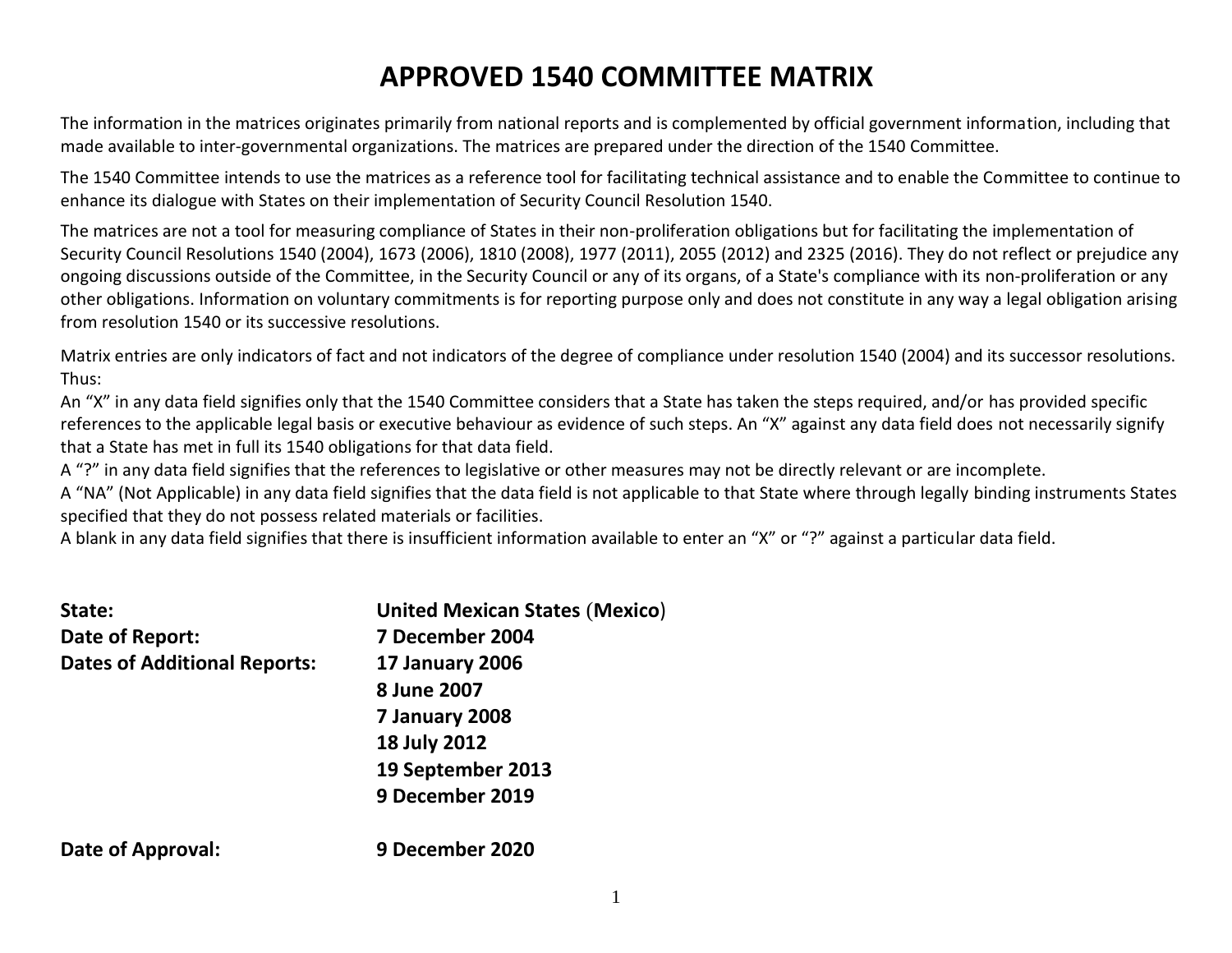## **I. OP 1 and related matters from OP 5, OP 8 (a), (b), (c) and OP10**

|                | <b>Adherence to legally binding</b><br>instruments, membership of<br>organisations, participation<br>in arrangements and<br>statements made. | Relevant information (i.e., signing, deposit of instrument of accession, ratification, etc) |  |  |  |  |  |  |  |  |
|----------------|----------------------------------------------------------------------------------------------------------------------------------------------|---------------------------------------------------------------------------------------------|--|--|--|--|--|--|--|--|
| 1              | Nuclear Non-<br><b>Proliferation Treaty</b><br>(NPT)                                                                                         | Deposit 21 January 1969                                                                     |  |  |  |  |  |  |  |  |
| $\overline{2}$ | <b>Nuclear Weapons Free</b><br>Zone/ Protocol(s)                                                                                             | Treaty of Tlatelolco: Deposit 20 September 1967                                             |  |  |  |  |  |  |  |  |
| 3              | International<br>Convention for the<br>Suppression of Acts of<br>Nuclear Terrorism                                                           | Deposit 27 June 2006                                                                        |  |  |  |  |  |  |  |  |
| 4              | Convention on Physical<br><b>Protection of Nuclear</b><br>Material (CPPNM)                                                                   | Deposit 4 April 1988                                                                        |  |  |  |  |  |  |  |  |
| 5              | 2005 Amendment to the<br><b>CPPNM</b>                                                                                                        | Deposit 1 August 2012                                                                       |  |  |  |  |  |  |  |  |
| 6              | Comprehensive Nuclear-<br>Test-Ban Treaty (CTBT)<br>(not in force)                                                                           | Deposit 5 October 1999                                                                      |  |  |  |  |  |  |  |  |
| $\overline{7}$ | Chemical Weapons<br>Convention (CWC)                                                                                                         | Deposit 29 August 1994                                                                      |  |  |  |  |  |  |  |  |
| 8              | <b>Biological Weapons</b><br>Convention (BWC)                                                                                                | Deposit 8 April 1974                                                                        |  |  |  |  |  |  |  |  |
| 9              | Geneva Protocol of 1925                                                                                                                      | Deposit 28 May 1932                                                                         |  |  |  |  |  |  |  |  |
| 10             | 1997 International<br>Convention for the<br>Suppression of Terrorist<br>Bombings                                                             | Deposit 20 January 2003                                                                     |  |  |  |  |  |  |  |  |
| 11             | 1999 International<br>Convention for the<br>Suppression of the<br><b>Financing of Terrorism</b>                                              | Deposit 20 January 2003                                                                     |  |  |  |  |  |  |  |  |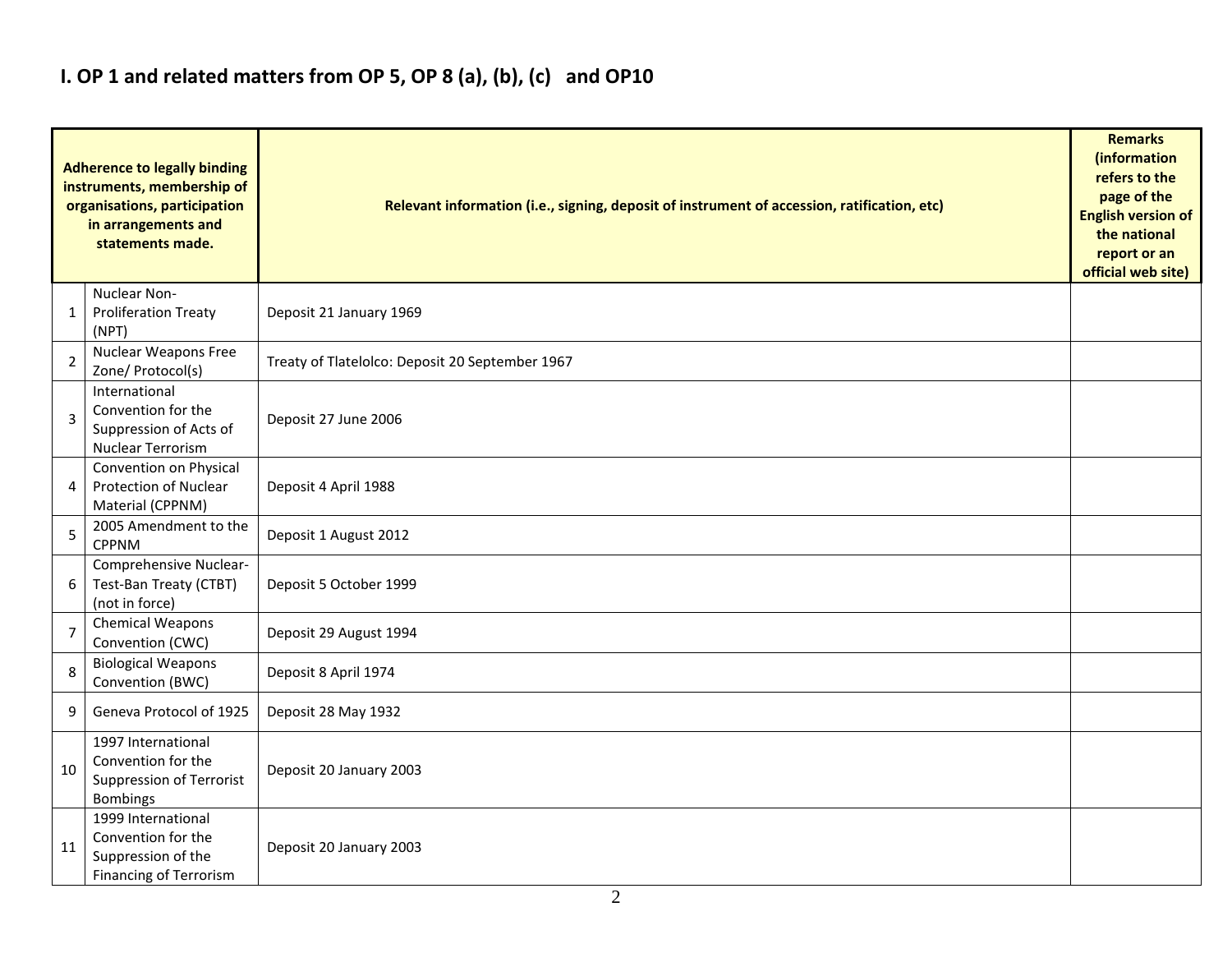|    | 2005 Protocol to the        |                                                                                                                              |  |
|----|-----------------------------|------------------------------------------------------------------------------------------------------------------------------|--|
|    | Convention for the          |                                                                                                                              |  |
| 12 | suppression of unlawful     |                                                                                                                              |  |
|    | acts against the safety of  |                                                                                                                              |  |
|    | maritime navigation         |                                                                                                                              |  |
|    | 2005 Protocol to the        |                                                                                                                              |  |
|    | Protocol for the            |                                                                                                                              |  |
| 13 | suppression of unlawful     |                                                                                                                              |  |
|    | acts against the safety of  |                                                                                                                              |  |
|    | fixed platforms located     |                                                                                                                              |  |
|    | on the continental shelf    |                                                                                                                              |  |
|    | 2010 Convention on the      |                                                                                                                              |  |
|    | Suppression of Unlawful     |                                                                                                                              |  |
| 14 | Acts Relating to            | Deposit 10 September 2010                                                                                                    |  |
|    | <b>International Civil</b>  |                                                                                                                              |  |
|    | Aviation                    |                                                                                                                              |  |
|    | Other relevant regional     |                                                                                                                              |  |
| 15 | legally binding             | Inter-American Convention against Terrorism: Deposit 9 June 2003                                                             |  |
|    | instruments                 |                                                                                                                              |  |
| 16 | <b>International Atomic</b> | Member since 7 April 1958                                                                                                    |  |
|    | Energy Agency (IAEA)        |                                                                                                                              |  |
|    |                             | Treaty on the Prohibition of Nuclear Weapons (Currently no other applicable field for this legally binding instrument)       |  |
|    |                             | Australia Group                                                                                                              |  |
| 17 | Directly relevant           | <b>Nuclear Suppliers Group</b>                                                                                               |  |
|    | Arrangements                | Wassenaar Arrangement                                                                                                        |  |
|    |                             | <b>Global Initiative to Combat Nuclear Terrorism</b>                                                                         |  |
|    |                             |                                                                                                                              |  |
|    | Statement on non-           |                                                                                                                              |  |
| 18 | provision of WMD and        | State reports that it does not [] provide any form of support to State or non-State actors that attempt to develop, acquire, |  |
|    | related materials to        | manufacture, possess, transport, transfer or use such weapons [nuclear, chemical or biological] or their means of delivery.  |  |
|    | non-State actors            |                                                                                                                              |  |
|    |                             | The World Health Organization (WHO)<br>The World Organisation for Animal Health (OIE)                                        |  |
|    |                             | <b>INTERPOL</b>                                                                                                              |  |
|    | Membership in relevant      | World Customs Organization (WCO) and signed the Declaration on Implementation of the SAFE Framework of Standards             |  |
|    | international, regional     | International Maritime Organization (IMO)                                                                                    |  |
| 19 | or sub-regional             |                                                                                                                              |  |
|    | organisations               | <b>Organization of American States (OAS)</b><br>World Bank Group                                                             |  |
|    |                             | International Monetary Fund (IMF)                                                                                            |  |
|    |                             | <b>FATF and GAFILAT</b>                                                                                                      |  |
|    |                             |                                                                                                                              |  |
|    |                             |                                                                                                                              |  |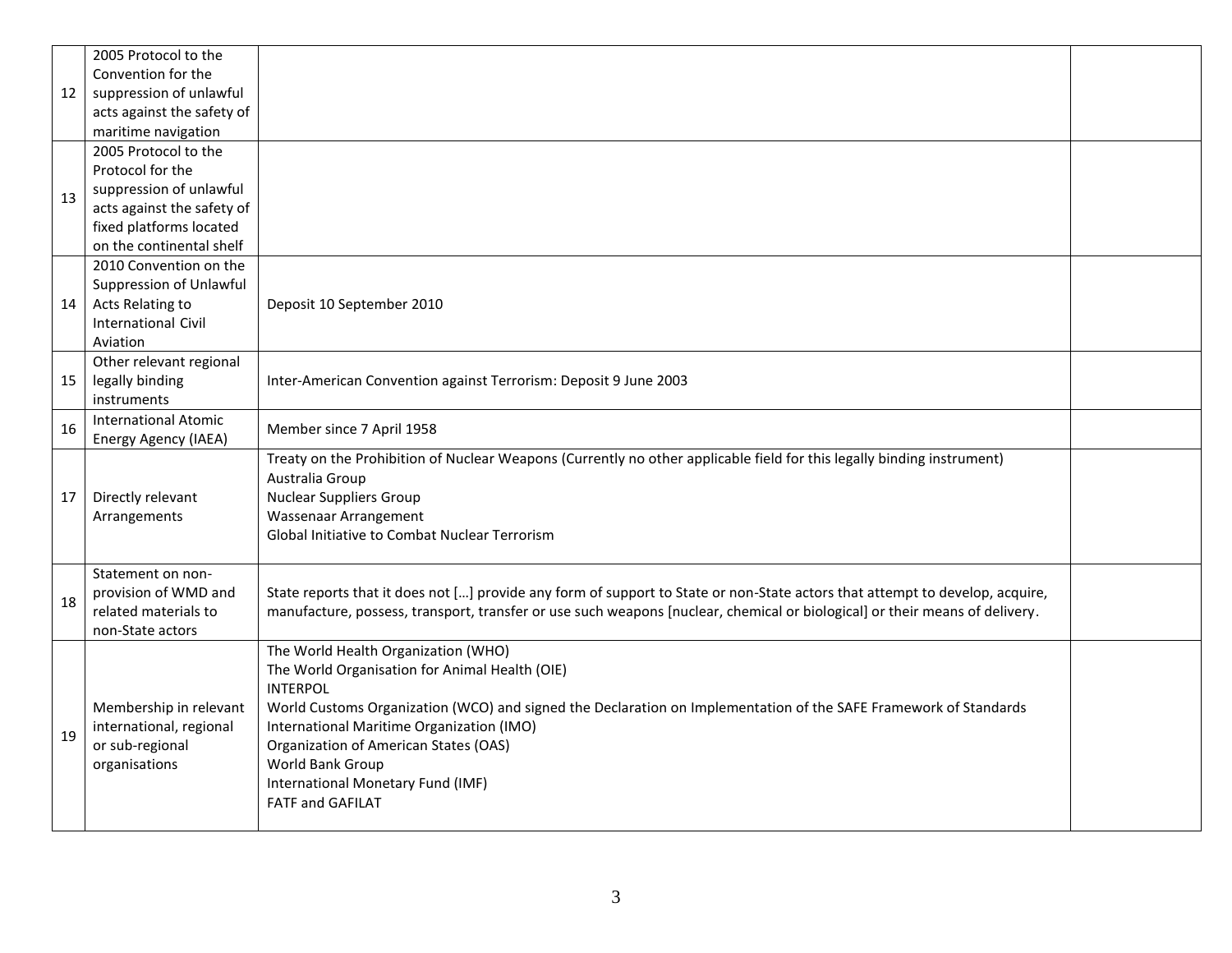### **II. OP 2 - Nuclear Weapons (NW), Chemical Weapons (CW) and Biological Weapons (BW)**

|                | <b>National legislation which</b><br>prohibits persons or entities     |                  |                             |                   | <b>National legal framework</b>                                                                                                                                                                                                                                                                                                                                                                                                                                                                                                                                          |                  |                             |                   |                                                                                                                                                                                                                                                                                                                                                                                                                      |                |
|----------------|------------------------------------------------------------------------|------------------|-----------------------------|-------------------|--------------------------------------------------------------------------------------------------------------------------------------------------------------------------------------------------------------------------------------------------------------------------------------------------------------------------------------------------------------------------------------------------------------------------------------------------------------------------------------------------------------------------------------------------------------------------|------------------|-----------------------------|-------------------|----------------------------------------------------------------------------------------------------------------------------------------------------------------------------------------------------------------------------------------------------------------------------------------------------------------------------------------------------------------------------------------------------------------------|----------------|
|                | to engage in one of the<br>following activities and its<br>enforcement | $\mathbf N$<br>W | $X$ /?<br>$\mathbf{c}$<br>W | $\mathbf{B}$<br>W | Source document of national implementation<br>law                                                                                                                                                                                                                                                                                                                                                                                                                                                                                                                        | $\mathbf N$<br>W | $X$ /?<br>$\mathbf{c}$<br>W | $\mathbf{B}$<br>W | <b>Source document</b>                                                                                                                                                                                                                                                                                                                                                                                               | <b>Remarks</b> |
| 1              | manufacture                                                            | X                | X                           | $\mathsf{X}$      | NW/CW/BW:<br>Penal Code. Art. 414<br>NW:<br>Constitution. Art. 133 in conjunction with Art. 1<br>a) of the Treaty of Tlatelolco and the NPT<br>Regulation Act relating to Art. 27 of the<br>Constitution of 9 September 2012, on nuclear<br>issues. Art. 2<br>CW:<br>Constitution. Art. 133 in conjunction with the<br><b>CWC</b><br>Federal Law for the Control of Dual Use<br>Chemical Substances of 3 July 2009. Art. 5 XIII)<br>BW:<br>Constitution. Art. 133 in conjunction with the<br><b>BWC</b><br>General Health Act of 7 February 1984 as<br>amended. Art. 455 | X                | X                           | $\mathsf{X}$      | NW/CW/BW:<br>Penal Code. Art. 414<br>NW:<br>Regulation Act relating to Art. 27 of the<br>Constitution of 9 September 2012, on nuclear<br>issues. Art. 37<br>CW:<br>Federal Law for the Control of Dual Use<br>Chemical Substances of 3 July 2009. Art. 49<br>General Health Act of 7 February 1984. Arts.<br>278 and 456 as amended<br>BW:<br>General Health Act. Arts. 455 and 456 of 7<br>February 1984 as amended |                |
| $\overline{2}$ | acquire                                                                | X                | $\mathsf{X}$                | $\mathsf{X}$      | NW/CW/BW:<br>Penal Code. Art. 414 (any other activity)<br>NW:<br>Constitution. Art. 133 in conjunction with Art. 1<br>a) of the Treaty of Tlatelolco and the NPT<br>Regulation Act relating to Art. 27 of the<br>Constitution of 9 September 2012, on nuclear<br>issues. Art. 2                                                                                                                                                                                                                                                                                          | X                | Χ                           | $\mathsf{X}$      | NW/CW/BW:<br>Penal Code. Art. 414 (any other activity)<br>NW:<br>Regulation Act relating to Art. 27 of the<br>Constitution of 9 September 2012, on nuclear<br>issues. Art. 37                                                                                                                                                                                                                                        |                |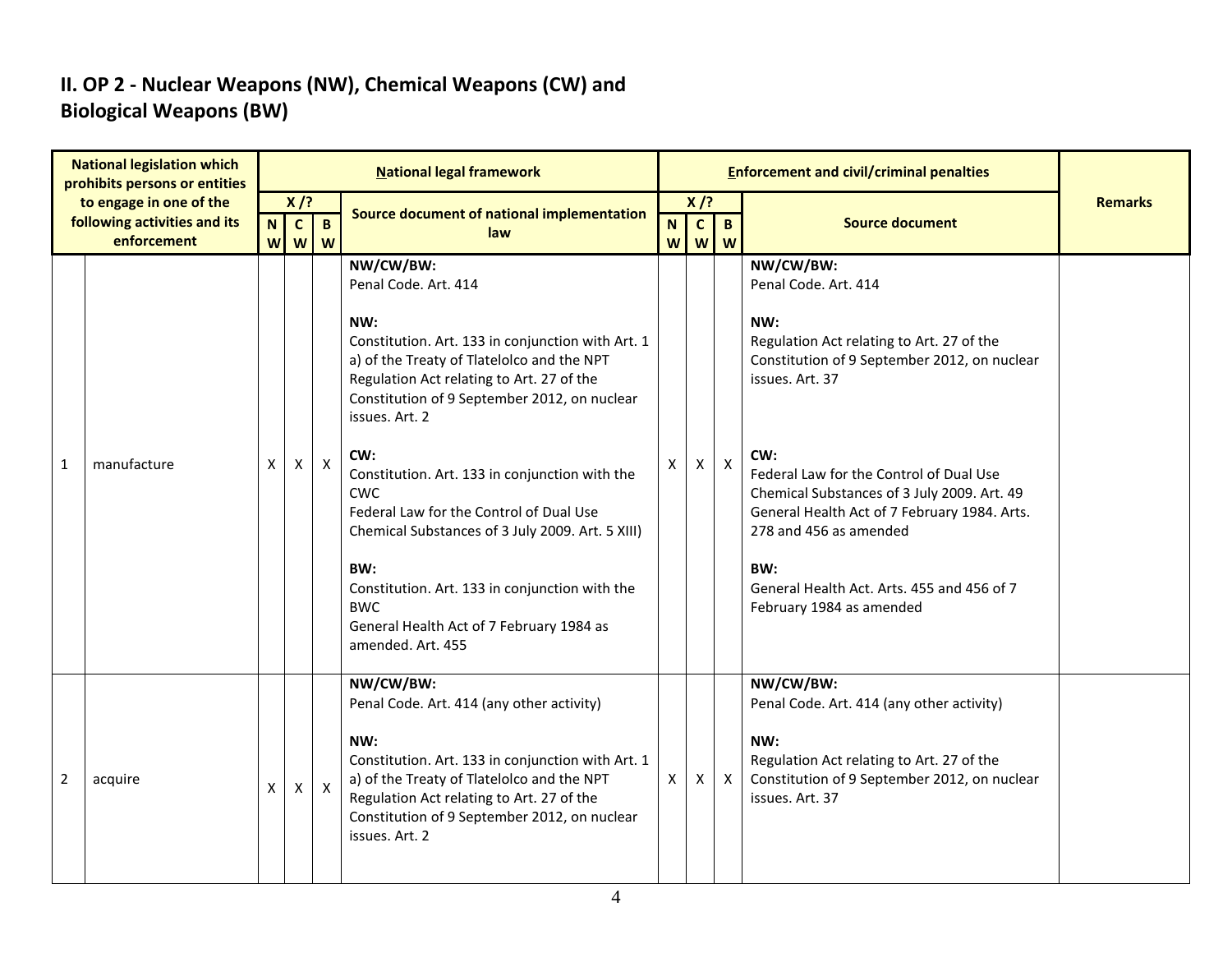|   |         |   |              |   | CW:<br>Constitution. Art. 133 in conjunction with the<br><b>CWC</b><br>Federal Law for the Control of Dual Use<br>Chemical Substances of 3 July 2009. Arts. 2<br>frac. I b) (Regulated Activities), 5 XIII) and 7<br>BW:<br>Constitution. Art. 133 in conjunction with the<br><b>BWC</b><br>General Health Act of 7 February 1984 as<br>amended. Art. 455                                                                                                                                                                                                                                                                                                                            |   |   |              | CW:<br>Federal Law for the Control of Dual Use<br>Chemical Substances of 3 July 2009. Art. 49<br>General Health Act, of 7 February 1984 as<br>amended. Arts. 278 and 456 (any acts with<br>toxic substances)<br>BW:<br>General Health Act of 7 February 1984 as<br>amended. Art. 455 (import/any acts)                                                                                                                                   |  |
|---|---------|---|--------------|---|--------------------------------------------------------------------------------------------------------------------------------------------------------------------------------------------------------------------------------------------------------------------------------------------------------------------------------------------------------------------------------------------------------------------------------------------------------------------------------------------------------------------------------------------------------------------------------------------------------------------------------------------------------------------------------------|---|---|--------------|------------------------------------------------------------------------------------------------------------------------------------------------------------------------------------------------------------------------------------------------------------------------------------------------------------------------------------------------------------------------------------------------------------------------------------------|--|
| 3 | possess | X | Χ            | X | NW/CW/BW:<br>Penal Code. Art. 414 (any other activity)<br>NW:<br>Constitution. Art. 133 in conjunction with Art. 1<br>a) of the Treaty of Tlatelolco<br>Regulation Act relating to Art. 27 of the<br>Constitution of 9 September 2012, on nuclear<br>issues. Art. 2<br>CW:<br>Constitution. Art. 133 in conjunction with the<br>CWC<br>Federal Law for the Control of Dual Use<br>Chemical Substances of 3 July 2009. Arts. 2 I b)<br>(Regulated Activities), 5 XIII) and 7<br>General Health Act of 7 February 1984 as<br>amended. Art. 456<br>BW:<br>Constitution. Art. 133 in conjunction with the<br><b>BWC</b><br>General Health Act of 7 February 1984 as<br>amended. Art. 455 | X | X | $\mathsf{X}$ | NW/CW/BW:<br>Penal Code. Art. 414 (any other activity)<br>NW:<br>Regulation Act relating to Art. 27 of the<br>Constitution of 9 September 2012, on nuclear<br>issues. Art. 37<br>CW:<br>Federal Penal Code, Art. 139<br>Federal Law for the Control of Dual Use<br>Chemical Substances of 3 July 2009. Art. 49<br>General Health Act. Arts. 278 and 456<br>BW:<br>General Health Act of 7 February 1984 as<br>amended. Arts. 455 and 456 |  |
| 4 | develop | X | $\mathsf{X}$ | X | NW/CW/BW:<br>Penal Code. Art. 414 (any other activity)<br>NW:<br>Regulation Act relating to Art. 27 of the                                                                                                                                                                                                                                                                                                                                                                                                                                                                                                                                                                           | X | X | $\mathsf{X}$ | NW/CW/BW:<br>Penal Code. Art. 414 (any other activity)<br>NW:<br>Regulation Act relating to Art. 27 of the                                                                                                                                                                                                                                                                                                                               |  |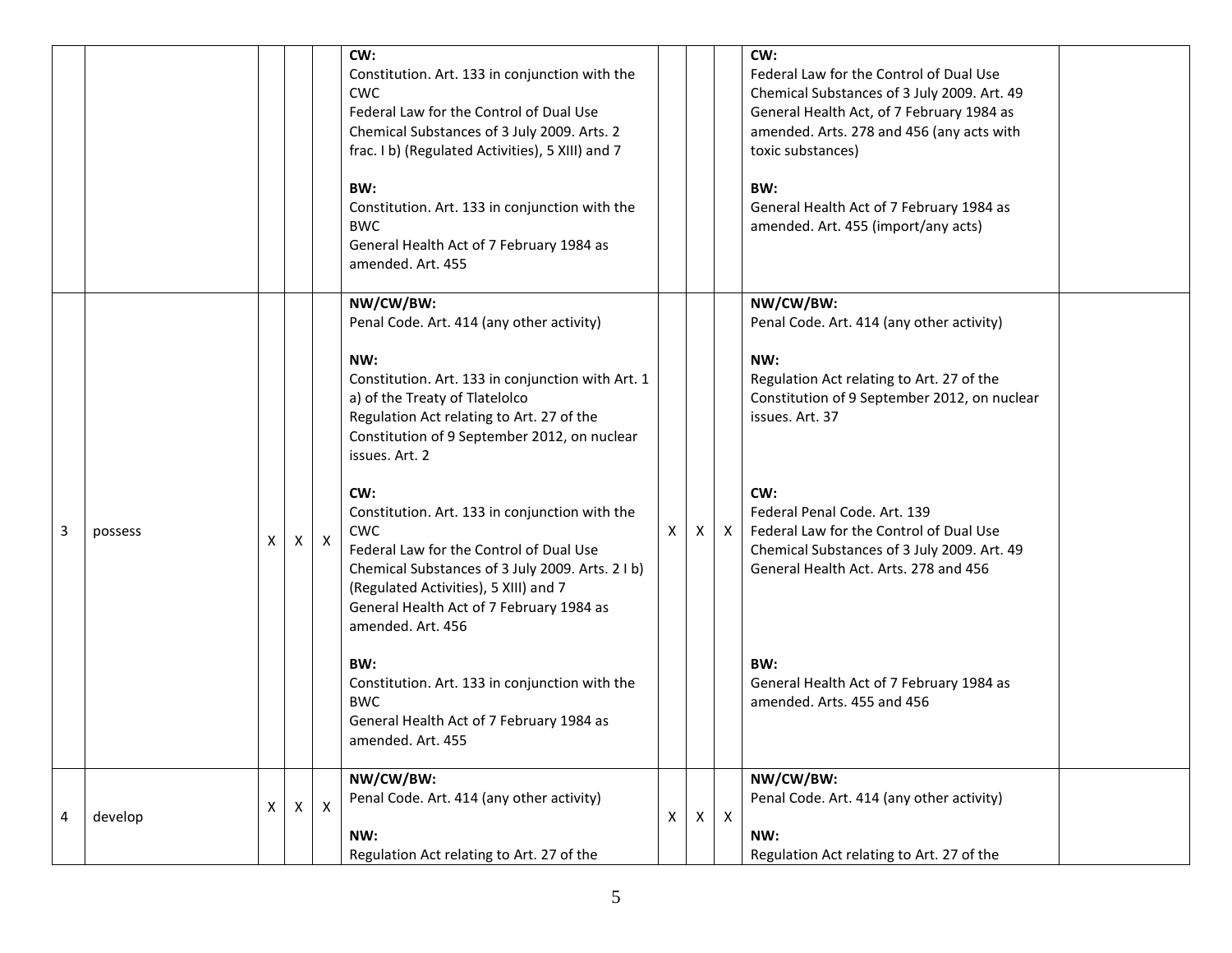|   |           |              |              |              | Constitution of 9 September 2012, on nuclear<br>issues. Art. 2                                                                                                                                           |              |          |              | Constitution of 9 September 2012, on nuclear<br>issues. Art. 37                                                                                                            |  |
|---|-----------|--------------|--------------|--------------|----------------------------------------------------------------------------------------------------------------------------------------------------------------------------------------------------------|--------------|----------|--------------|----------------------------------------------------------------------------------------------------------------------------------------------------------------------------|--|
|   |           |              |              |              | CW:<br>Constitution. Art. 133 in conjunction with the<br><b>CWC</b><br>Federal Law for the Control of Dual Use<br>Chemical Substances of 3 July 2009. Arts. 2 I<br>b) (Regulated Activities) and 5 XIII) |              |          |              | CW:<br>Federal Law for the Control of Dual Use<br>Chemical Substances of 3 July 2009. Art. 49<br>General Health Act. Arts. 278 and 456 (any acts<br>with toxic substances) |  |
|   |           |              |              |              | BW:<br>General Health Act of 7 February 1984 as<br>amended. Art. 455                                                                                                                                     |              |          |              | BW:<br>General Health Act, as amended. Art. 455                                                                                                                            |  |
|   |           |              |              |              | NW/CW/BW:<br>Penal Code. Arts. 414, 420 quater (dangerous<br>wastes)                                                                                                                                     |              |          |              | NW/CW/BW:<br>Penal Code. Arts. 414, 420 quarter (dangerous<br>wastes)                                                                                                      |  |
|   |           |              |              |              | NW:<br>Regulation Act relating to Art. 27 of the<br>Constitution, on nuclear issues. Art 2                                                                                                               |              |          |              | NW:<br>Regulation Act relating to Art. 27 of the<br>Constitution, on nuclear issues. Art. 37                                                                               |  |
| 5 | transport | X            | X            | $\mathsf{X}$ | CW:<br>Federal Law for the Control of Dual Use<br>Chemical Substances of 3 July 2009. Arts. 2 I b)<br>(Regulated Activities) and 5 XIII)                                                                 | X            | X        | Χ            | CW:<br>Federal Law for the Control of Dual Use<br>Chemical Substances of 3 July 2009. Art. 49<br>General Health Act of 7 February 1984 as<br>amended. Arts. 278 and 456    |  |
|   |           |              |              |              | BW:<br>General Health Act of 7 February 1984 as<br>amended. Art. 455                                                                                                                                     |              |          |              | BW:<br>General Health Act of 7 February 1984 as<br>amended. Arts. 455 and 456                                                                                              |  |
|   |           |              |              |              | NW/CW/BW:<br>Penal Code. Art. 414                                                                                                                                                                        |              |          |              | NW/CW/BW:<br>Penal Code. Art. 414                                                                                                                                          |  |
| 6 | transfer  | $\mathsf{X}$ | $\mathsf{X}$ | X            | NW:<br>Regulation Act relating to Art. 27 of the<br>Constitution of 9 September 2012, on nuclear<br>issues. Art. 2                                                                                       | $\mathsf{X}$ | $\times$ | $\mathsf{X}$ | NW:<br>Regulation Act relating to Art. 27 of the<br>Constitution, of 9 September 2012, on nuclear<br>issues. Art. 37                                                       |  |
|   |           |              |              |              | CW:<br>Constitution. Art. 133 in conjunction with the<br><b>CWC</b>                                                                                                                                      |              |          |              | CW:<br>Federal Law for the Control of Dual Use<br>Chemical Substances of 3 July 2009.<br>Art. 49                                                                           |  |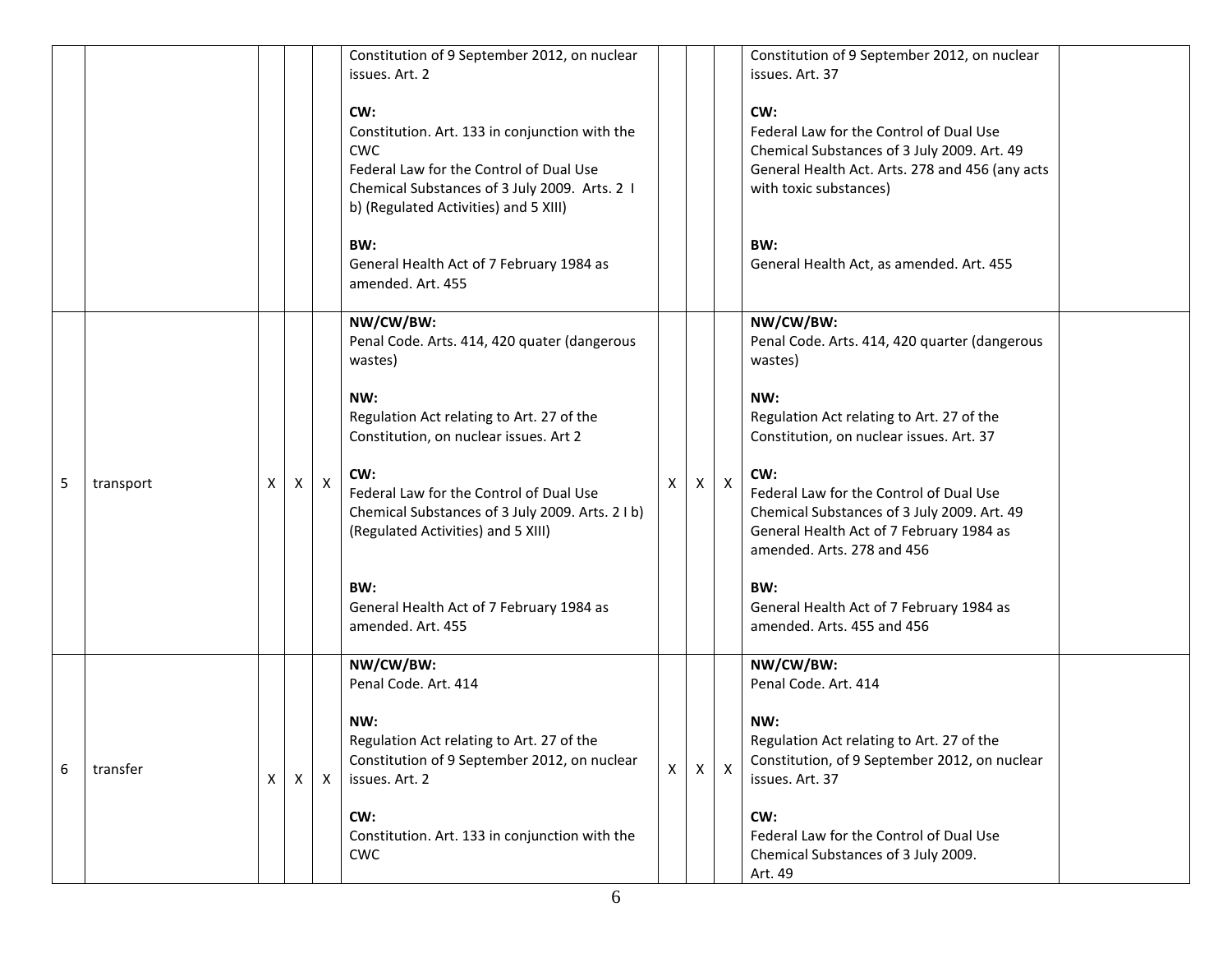|                |                                                      |              |   |             | Federal Law for the Control of Dual Use<br>Chemical Substances of 3 July 2009. Arts. 2 I b)<br>(Regulated Activities) and 5 XIII)<br>BW:<br>Constitution. Art. 133 in conjunction with the<br><b>BWC</b><br>General Health Act of 7 February 1984 as<br>amended. Art. 455    |              |                |                           | General Health Act of 7 February 1984 as<br>amended. Arts. 278 and 456<br>BW:<br>General Health Act. Art. 455 (any acts)     |
|----------------|------------------------------------------------------|--------------|---|-------------|------------------------------------------------------------------------------------------------------------------------------------------------------------------------------------------------------------------------------------------------------------------------------|--------------|----------------|---------------------------|------------------------------------------------------------------------------------------------------------------------------|
|                |                                                      |              |   |             | NW/CW/BW:<br>Penal Code. Arts. 139 I), 145 1), 148 bis, 414<br>Constitution. Art. 133 in conjunction with the<br>International Convention for the Suppression<br>of Terrorist Bombings                                                                                       |              |                |                           | NW/CW/BW:<br>Penal Code. Arts. 139 I), 145 1), 148 bis, 414                                                                  |
|                |                                                      |              |   |             | NW:<br>Constitution. Art. 133 in conjunction with the<br>Art. 1 a) of the Treaty of Tlatelolco<br>Regulation Act of 9 September 2012 related to<br>Art. 27 of the Constitution on nuclear issues.<br>Art. 2<br>General Health Act of 7 February 1984 as<br>amended. Art. 458 |              |                |                           | NW:<br>Regulation Act relating to Art. 27 of the<br>Constitution, on nuclear issues. Art. 37<br>General Health Act. Art. 458 |
| $\overline{7}$ | use                                                  | $\mathsf{X}$ | X | $\mathsf X$ | CW:<br>Constitution. Art. 133 in conjunction with the<br><b>CWC</b><br>Federal Law for the Control of Dual Use<br><b>Chemical Substances</b><br>General Health Act of 7 February 1984 as<br>amended. Art. 456                                                                | X            | $\mathsf{X}^-$ | $\boldsymbol{\mathsf{X}}$ | CW:<br>Federal Law for the Control of Dual Use<br><b>Chemical Substances</b><br>General Health Act. Arts. 278 and 456        |
|                |                                                      |              |   |             | BW:<br>Constitution. Art. 133 in conjunction with the<br>1925 Geneva Protocol<br>General Health Act. Art. 455                                                                                                                                                                |              |                |                           | BW:<br>General Health Act. Arts. 455 and 456 (any<br>acts)                                                                   |
| 8              | attempt to engage in<br>abovementioned<br>activities | $\mathsf{X}$ | X | X           | NW/CW/BW:<br>Penal Code. Chapter II, Art. 22                                                                                                                                                                                                                                 | $\mathsf{X}$ | X              | X                         | NW/CW/BW:<br>Penal Code. Chapter II, Art. 22                                                                                 |
| 9              | participate as an<br>accomplice in                   | $\mathsf{X}$ | Х | Χ           | NW/CW/BW:<br>Penal Code. Art. 13 VI) and VII)                                                                                                                                                                                                                                | X            | X              | Χ                         | NW/CW/BW:<br>Penal Code. Arts. 13, 139, 145, 148 bis                                                                         |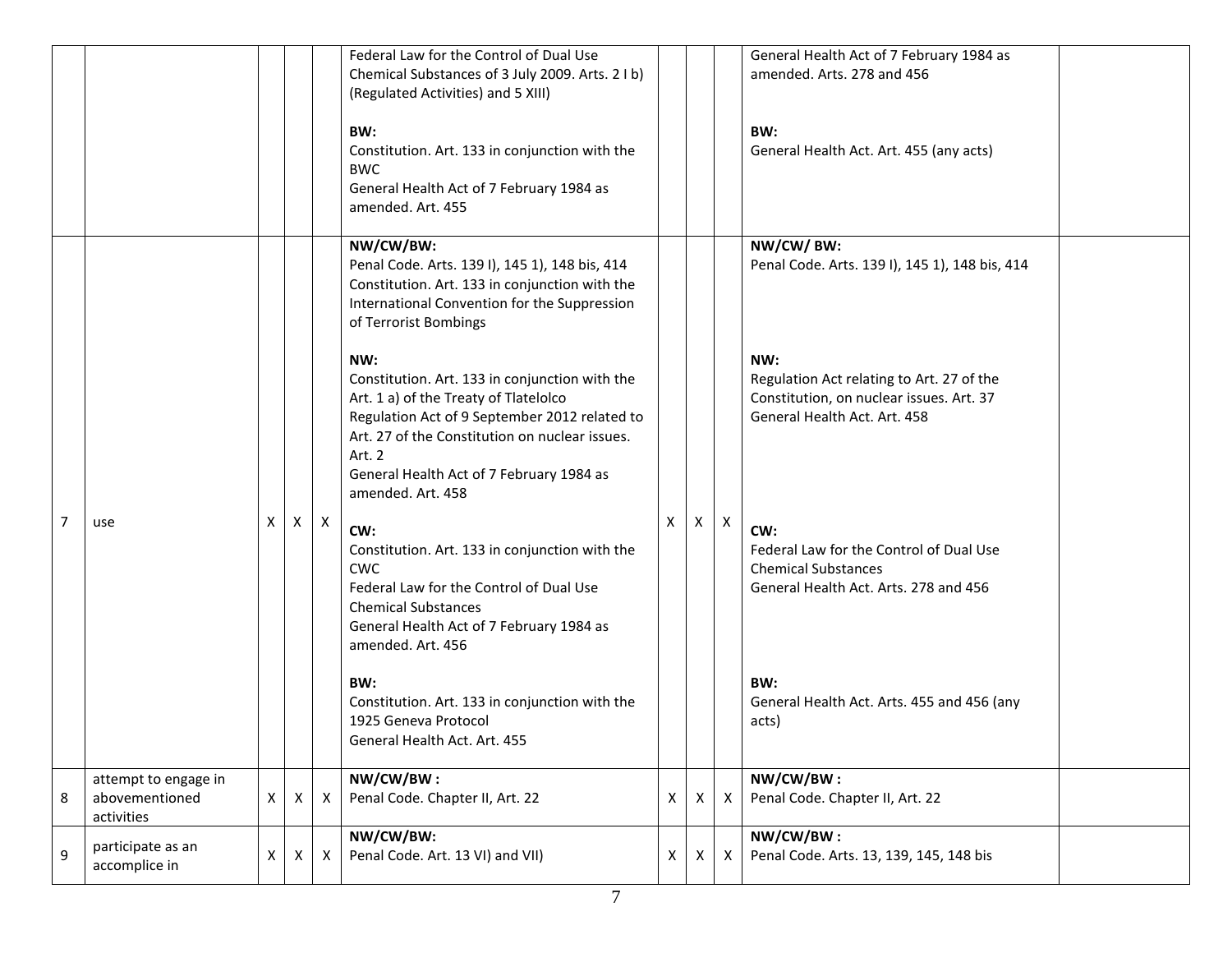|    | abovementioned<br>activities                                              |              |   |              | Constitution. Art. 133 in conjunction with the<br>International Convention for the Suppression<br>of Terrorist Bombings                                                                                                                                                                                              |   |   |              |                                                                                                                                     |  |
|----|---------------------------------------------------------------------------|--------------|---|--------------|----------------------------------------------------------------------------------------------------------------------------------------------------------------------------------------------------------------------------------------------------------------------------------------------------------------------|---|---|--------------|-------------------------------------------------------------------------------------------------------------------------------------|--|
| 10 | assist in<br>abovementioned<br>activities                                 | X            | Χ | $\mathsf{X}$ | NW/CW/BW:<br>Penal Code. Art. 13 VI)<br>CW:<br>Constitution. Art. 133 in conjunction with the<br><b>CWC</b>                                                                                                                                                                                                          | X | X | X            | NW/CW/BW:<br>Penal Code. Arts. 13, 139 quarter, 139<br>quinquis, 145                                                                |  |
| 11 | finance<br>abovementioned<br>activities                                   | X            | X | $\mathsf{X}$ | NW/CW/BW:<br>Penal Code. Art. 139 quater<br>Decree Secretariat of Finance of 7 May 2004<br>General Law of Organizations and Auxiliary<br>Activities of Credit. Art. 95 bis. Last<br>amendment of 9 March 2018<br>Regulation of Art. 95 bis of the General Law of<br>Organizations and Auxiliary Activities of Credit | X | X | $\mathsf{X}$ | NW/CW/BW:<br>Penal Code. Arts. 13 (assist or aid covers<br>finance), 139 quarter, 139 quinquies, 145<br>Financial Intelligence Unit |  |
| 12 | abovementioned<br>activities related to<br>means of delivery <sup>1</sup> | $\mathsf{X}$ | X | $\mathsf{X}$ | NW/CW/BW:<br>Constitution. Art. 10<br>Law on Firearms and Explosives of 11 January<br>1972 as amended. Art. 11<br>CW:<br>Federal Law for the Control of Dual Use<br>Chemical Substances. Art. 2 V) (definition)<br>BW:<br>Constitution. Art. 133 in conjunction with the<br><b>BWC</b>                               | X | X | X            | NW/CW/BW:<br>Law on Firearms and Explosives. Sanctions of<br>11 January 1972 as amended                                             |  |

1. Means of delivery: missiles, rockets and other unmanned systems capable of delivering nuclear, chemical, or biological weapons that are specially designed for such use.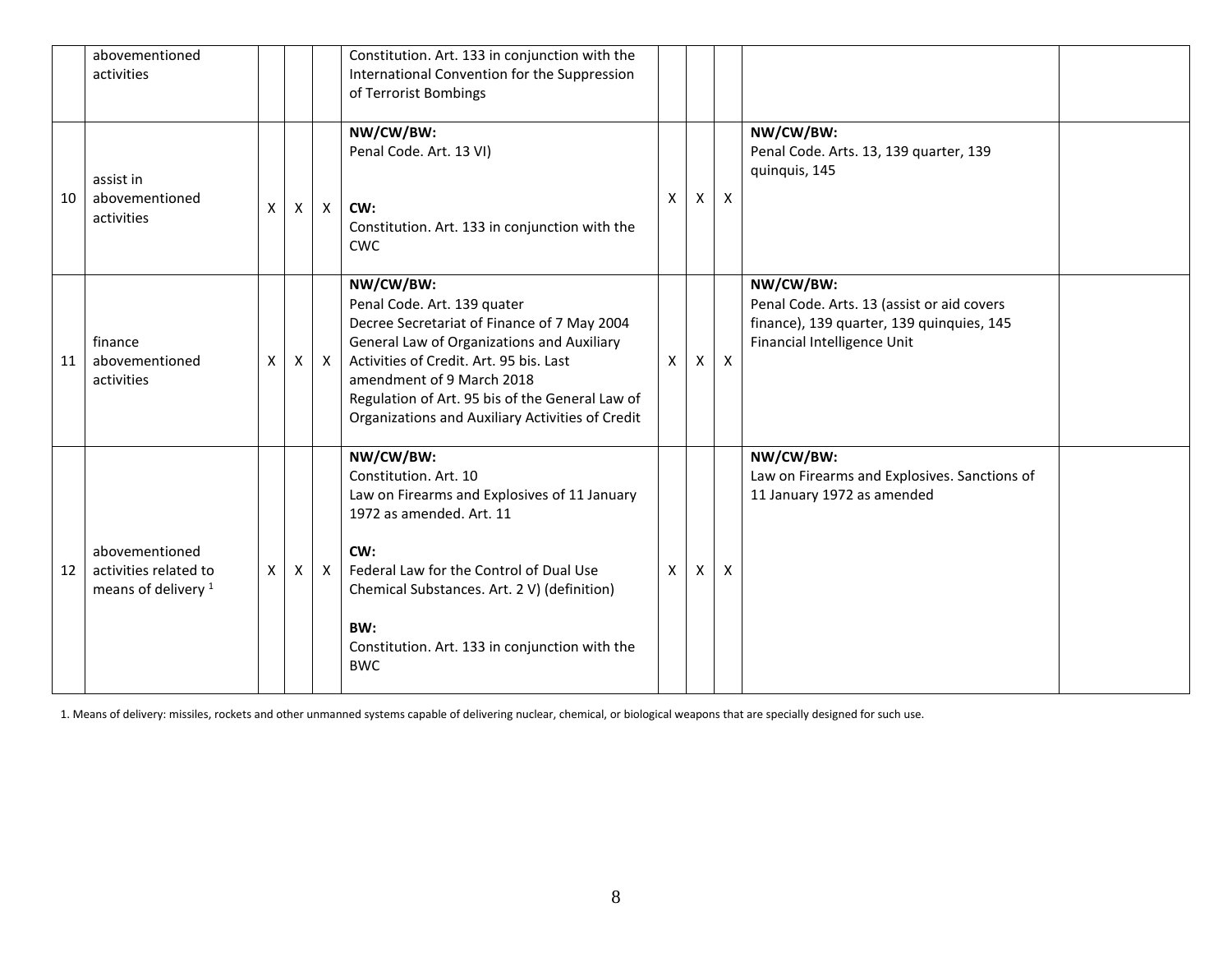#### **III. OP 3 (a) and (b) - Account for/Secure/Physically protect NW, CW and BW, including Related Materials <sup>2</sup>**

|                | <b>Measures to establish</b><br>domestic controls to prevent                                                  |                    |                            |              | <b>National legal and/or regulatory framework</b>                                                                                                                                                                                                                                                                                                                                                                                                                                                                                                                                                                                                                                                                                                                                                                                                                                  |        |                  |              |                                                                                                                                                                                                                                                                                                                                                                                                                                                                                                                                                                                                                                                                                                      |                |
|----------------|---------------------------------------------------------------------------------------------------------------|--------------------|----------------------------|--------------|------------------------------------------------------------------------------------------------------------------------------------------------------------------------------------------------------------------------------------------------------------------------------------------------------------------------------------------------------------------------------------------------------------------------------------------------------------------------------------------------------------------------------------------------------------------------------------------------------------------------------------------------------------------------------------------------------------------------------------------------------------------------------------------------------------------------------------------------------------------------------------|--------|------------------|--------------|------------------------------------------------------------------------------------------------------------------------------------------------------------------------------------------------------------------------------------------------------------------------------------------------------------------------------------------------------------------------------------------------------------------------------------------------------------------------------------------------------------------------------------------------------------------------------------------------------------------------------------------------------------------------------------------------------|----------------|
|                | the proliferation of NW, CW,<br><b>BW, and their means of</b><br>delivery; controls over<br>related materials | $\mathbf N$<br>W   | $X$ /?<br>$\mathbf c$<br>W | B<br>W       | <b>Source document</b>                                                                                                                                                                                                                                                                                                                                                                                                                                                                                                                                                                                                                                                                                                                                                                                                                                                             | N<br>W | $X$ /?<br>C<br>W | B.<br>W      | <b>Source document</b>                                                                                                                                                                                                                                                                                                                                                                                                                                                                                                                                                                                                                                                                               | <b>Remarks</b> |
| $\mathbf 1$    | Measures to account for<br>production                                                                         | X                  | X                          | $\mathsf{X}$ | NW:<br>INFCIRC/197 (in force 14 September 1973)<br>Additional Protocol (in force 4 March 2011)<br>Decree promulgating the Additional Protocol<br>(Official Gazette 04/05/2011)<br>Act regulating Art. 27 of the Constitution on<br>Nuclear Issues as amended. Arts. 24 and 50<br>(VIII)<br>Law that declares national mineral reserves,<br>the deposits of uranium, thorium and other<br>substances through which isotopes can be<br>obtained to produce nuclear energy (1950 as<br>amended in 1972)<br>CW:<br>Federal Law for the Control of Dual Use<br>Chemical Substances. Arts. 5, 6 and 7<br>BW:<br>General Health Act (biological-infectious<br>substances). Art. 455<br>Rules of the General Health Act regarding<br>Health Research. Art. 83 II)<br>Guidelines for biorisk management produced<br>by the Institute of Epidemiological Diagnostics<br>and Reference (2015) | X      | X                | $\mathsf{X}$ | NW:<br>Act regulating Art. 27 of the Constitution on<br>Nuclear Issues as amended. Arts. 35-39 and<br>Chapter VI XII)<br>Law that declares national mineral reserves, the<br>deposits of uranium, thorium and other<br>substances through which isotopes can be<br>obtained to produce nuclear energy (1950 as<br>amended in 1972). Arts. 9-15<br>CW:<br>Federal Law for the Control of Dual Use<br>Chemical Substances. Art. 11<br>BW:<br>General Health Act, Art. 455 (cultivation) and<br>456 (production)<br>Rules of the General Health Act regarding Health<br>Research, Art. 84<br>The Federal Commission for Protection against<br>Sanitary risks of the Secretariat of Health<br>(COFEPRIS) |                |
| $\overline{2}$ | Measures to account for<br>use                                                                                | $\pmb{\mathsf{X}}$ | X                          | $\mathsf{X}$ | NW:<br>INFCIRC/197 (in force 14 September 1973)<br>Additional Protocol (in force 4 March 2011)<br>Decree promulgating the Additional Protocol<br>(Official Gazette 4 May 2011)                                                                                                                                                                                                                                                                                                                                                                                                                                                                                                                                                                                                                                                                                                     | X      | X                | $\mathsf{X}$ | NW:<br>Act regulating Art. 27 of the Constitution on<br>Nuclear Issues. Arts. 35-39 and Chapter VI<br>National system for registering and controlling<br>all nuclear materials developed by National                                                                                                                                                                                                                                                                                                                                                                                                                                                                                                 |                |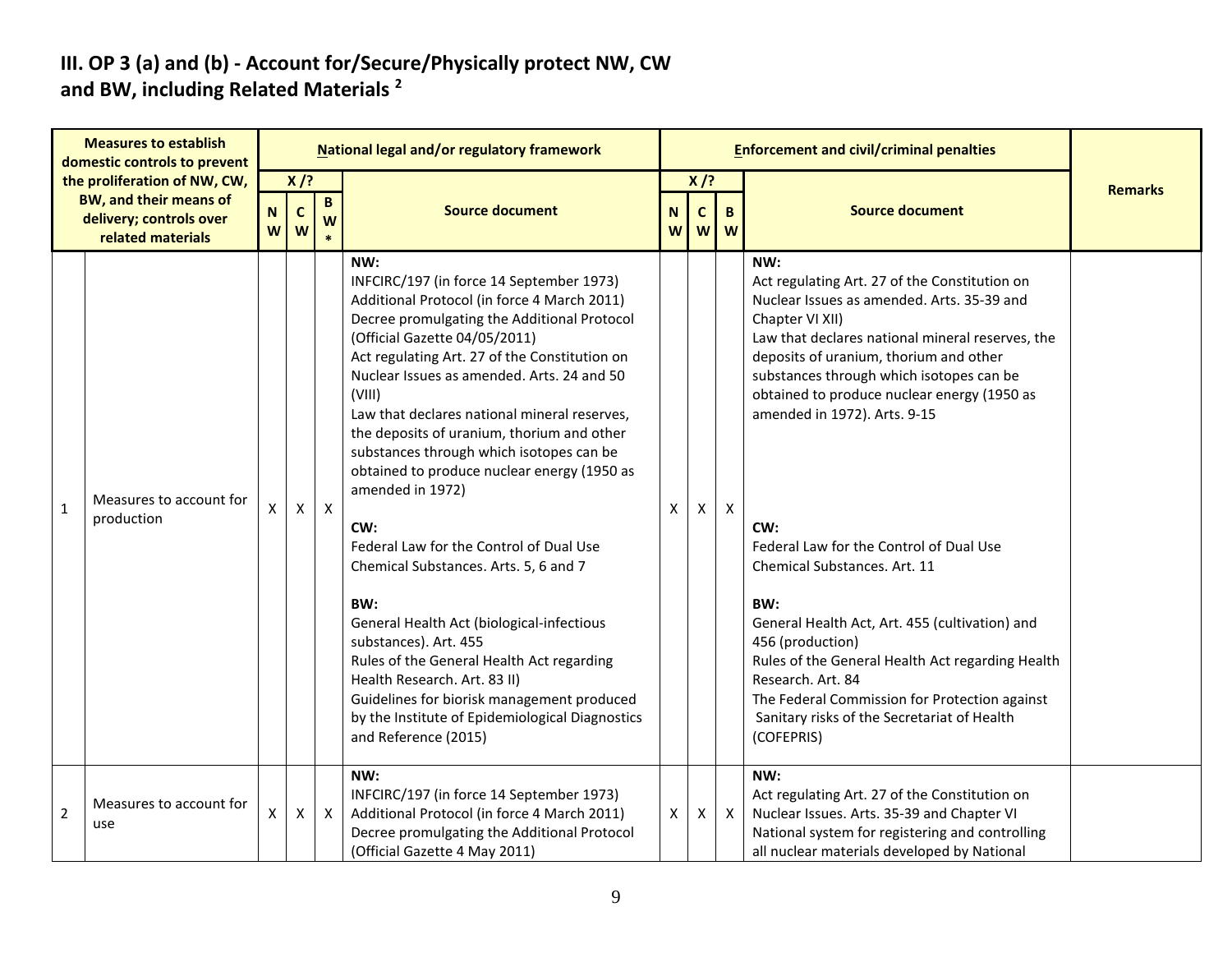|                |                                    |   |                           | Act regulating Art. 27 of the Constitution on<br>Nuclear Issues. Arts. 24, 29 and 50 (VIII)<br>General Rules on Radiological<br>Safety of 22 November 1988. Art. 56<br>CW:<br>Federal Law for the Control of Dual Use<br>Chemical Substances. Arts. 5 V) and 7<br>BW:<br>General Health Act (biological-infectious<br>substances). Art. 455<br>Rules of the General Health Act regarding<br>Health Research. Art. 83 II)<br>Guidelines for biorisk management produced<br>by the Institute of Epidemiological Diagnostics<br>and Reference (2015)                                                                                                                                                                                                                                                                                                     |   |   |   | Nuclear Safety and Safeguards Commission<br>(CNSNS)<br>CW:<br>Federal Law for the Control of Dual Use<br>Chemical Substances. Art. 11<br>BW:<br>General Health Act. Arts. 455 (any other acts)<br>and 456 (any other acts).<br>Federal Commission for Protection against<br>Sanitary Risks of the Secretariat of Health<br>(COFEPRIS)                                                                                                                                                                                                                                                                                                                           |  |
|----------------|------------------------------------|---|---------------------------|-------------------------------------------------------------------------------------------------------------------------------------------------------------------------------------------------------------------------------------------------------------------------------------------------------------------------------------------------------------------------------------------------------------------------------------------------------------------------------------------------------------------------------------------------------------------------------------------------------------------------------------------------------------------------------------------------------------------------------------------------------------------------------------------------------------------------------------------------------|---|---|---|-----------------------------------------------------------------------------------------------------------------------------------------------------------------------------------------------------------------------------------------------------------------------------------------------------------------------------------------------------------------------------------------------------------------------------------------------------------------------------------------------------------------------------------------------------------------------------------------------------------------------------------------------------------------|--|
| $\overline{3}$ | Measures to account for<br>storage | X | $\boldsymbol{\mathsf{X}}$ | NW:<br>INFCIRC/197 (in force 14 September 1973)<br>Additional Protocol (in force 4 March 2011)<br>Decree promulgating the Additional Protocol<br>(Official Gazette 4 May 2011)<br>Act regulating Art. 27 of the Constitution on<br>Nuclear Issues. Arts. 29, 30 and 50 (VIII)<br>CW:<br>Federal Law for the Control of Dual Use<br>Chemical Substances. Arts. 51), 18V) and 20<br>IV)<br>BW:<br>General Health Act (biological-infectious<br>substances). Art. 455<br>Official Mexican Norm NOM-087<br>Environmental Protection, Environmental<br>health, on management of infectious waste.<br>$(6.3.6)$ $(2002)$<br>Federal Commission for Protection against<br>Sanitary Risks of the Secretariat of Health<br>(COFEPRIS)<br>Guidelines for biorisk management produced<br>by the Institute of Epidemiological Diagnostics<br>and Reference (2015) | X | X | X | NW:<br>Act regulating Art. 27 of the Constitution on<br>Nuclear Issues. Arts. 35-39 and Chapter VI<br>National system for registering<br>and controlling all nuclear materials developed<br>by National Nuclear Safety and Safeguards<br><b>Commission (CNSNS)</b><br>CW:<br>Federal Law for the Control of Dual Use<br>Chemical Substances, Art. 18<br>BW:<br>General Health Act. Arts. 455 (storage) and 456<br>(storage)<br>Official Mexican Norm NOM-087<br>Environmental Protection, Environmental<br>health, on management of infectious waste.<br>Federal Commission for protection against<br>Sanitary risks of the Secretariat of Health<br>(COFEPRIS) |  |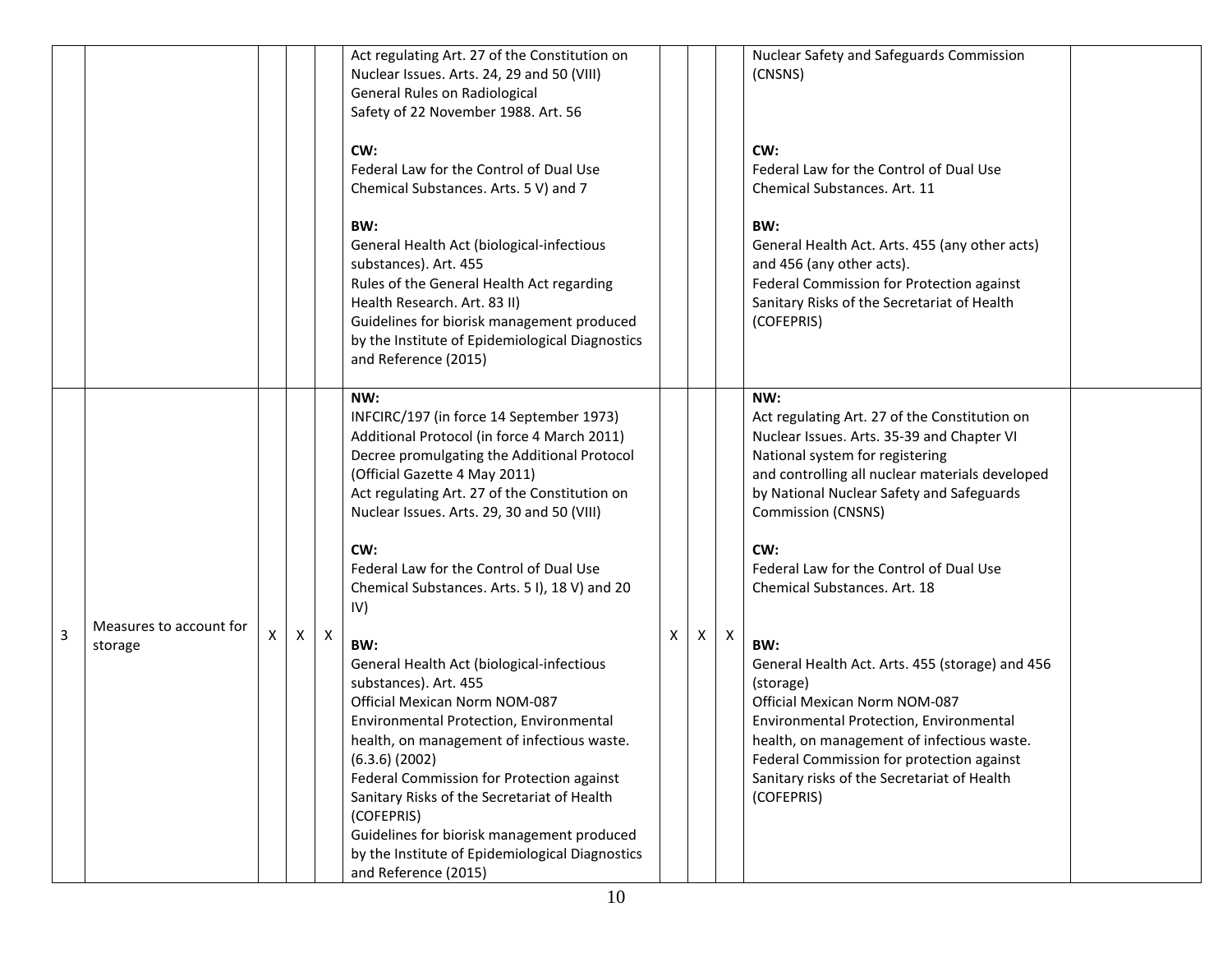|   |                                      |   |   |              | NW/CW/BW:<br>Rules for the transport by land of dangerous<br>materials and waste as amended. Art. 50                                                                                                                                                                                                                                                                                                                                                    |                |   |              | NW/CW/BW:<br>Rules for the transport by land of dangerous<br>materials and waste as amended. Title IX on<br>sanctions                                                                                                                                                                                                                                                                                                                                                                                                                               |  |
|---|--------------------------------------|---|---|--------------|---------------------------------------------------------------------------------------------------------------------------------------------------------------------------------------------------------------------------------------------------------------------------------------------------------------------------------------------------------------------------------------------------------------------------------------------------------|----------------|---|--------------|-----------------------------------------------------------------------------------------------------------------------------------------------------------------------------------------------------------------------------------------------------------------------------------------------------------------------------------------------------------------------------------------------------------------------------------------------------------------------------------------------------------------------------------------------------|--|
| 4 | Measures to account for<br>transport | X | X | $\mathsf{X}$ | NW:<br>Act regulating Art. 27 of the Constitution on<br>Nuclear Issues. Arts. 29, 30 and 50 (VIII)<br>Regulation for safe transportation of<br>radioactive material, Federal Official Gazette<br>on 10 April 2017. Arts. 5, 27, 68<br>Law that declares national mineral reserves,<br>the deposits of uranium, thorium and other<br>substances through which isotopes can be<br>obtained to produce nuclear energy (1950 as<br>amended in 1972). Art. 8 | $\pmb{\times}$ | X | $\mathsf{X}$ | NW:<br>Act regulating Art. 27 of the Constitution on<br>Nuclear Issues. Arts. 35-39 and Chapter VI<br>National system for registering and controlling<br>all nuclear materials developed by CNSNS<br>Regulation for safe transportation of<br>radioactive material, Federal Official Gazette<br>on 10 April 2017. Title VI<br>Law that declares national mineral reserves, the<br>deposits of uranium, thorium and other<br>substances through which isotopes can be<br>obtained to produce nuclear energy (1950 as<br>amended in 1972). Arts. 9-15 |  |
|   |                                      |   |   |              | CW:<br>Federal Law for the Control of Dual Use<br>Chemical Substances. Art. 5 IX)<br>BW:<br>General Health Act (biological-infectious<br>substances). Art. 455<br>Official Mexican Norm NOM-087<br>Environmental Protection, Environmental<br>health, on management of infectious waste<br>(6.4.2)<br>Guidelines for biorisk management produced<br>by the Institute of Epidemiological Diagnostics<br>and Reference (2015)                             |                |   |              | BW:<br>General Health Act. Arts. 455 (transport) and<br>456 (transport)<br>The Federal Commission for Protection against<br>Sanitary Risks of the Secretariat of Health<br>(COFEPRIS)                                                                                                                                                                                                                                                                                                                                                               |  |
| 5 | Measures to secure<br>production     | X |   | ?            | NW:<br>Act regulating Art. 27 of the Constitution on<br>Nuclear Issues. Arts. 22 and 50 III)<br>BW:<br>Rules of the General Health Act regarding<br>Health Research. Art. 83 II)                                                                                                                                                                                                                                                                        | Χ              |   | $\cdot$      | NW:<br>Act regulating Art. 27 of the Constitution on<br>Nuclear Issues. Arts. 35-39 and Chapter VI<br>BW:<br>Rules of the General Health Act regarding Health<br>Research. Art. 84                                                                                                                                                                                                                                                                                                                                                                  |  |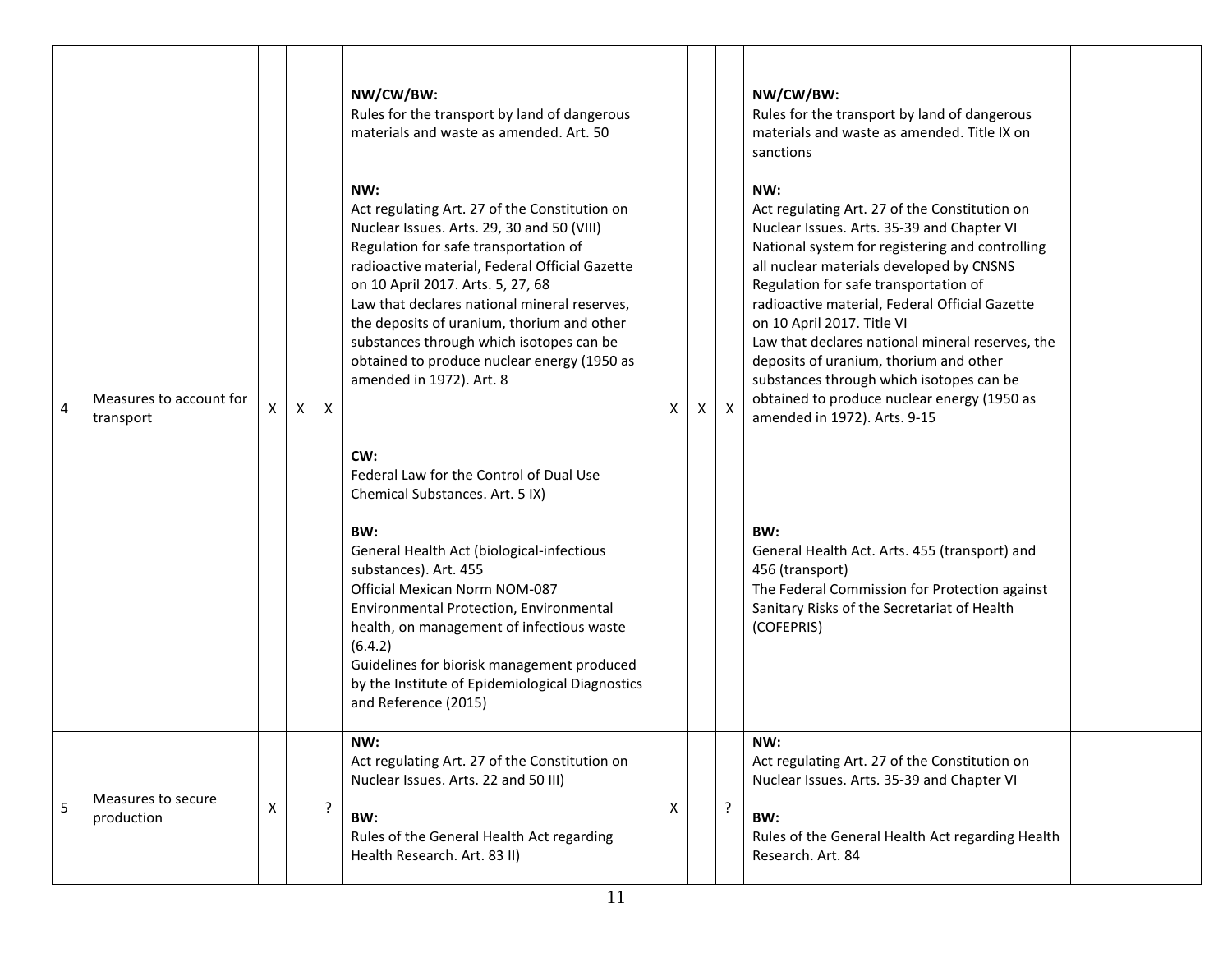| 6 | Measures to secure use          | X | $\mathsf{X}$ | $\mathsf{X}$ | NW:<br>Act regulating Art. 27 of the Constitution on<br>Nuclear Issues. Arts. 22, 27, 28 and 50 III)<br>CW:<br>Federal Law for the Control of Dual Use<br><b>Chemical Substances</b><br>(State interprets provisions on Arts. 71), 8 III,<br>17, 18, 21 I) c and II) a), 22 and Tilte 3, Chapter<br>2) to cover measures to secure use)<br>BW:<br>Rules of the General Health Act regarding<br>Health Research. Art. 83 II) on biosafety                                                                                                                                                                                                                                              | X | Χ            | $\cdot$ | NW/CW/BW:<br><b>COFEPRIS</b><br>NW:<br>Act regulating Art. 27 of the Constitution on<br>Nuclear Issues, Arts. 35-39 and Chapter VI<br>CW:<br>Federal Law for the Control of Dual Use<br><b>Chemical Substances</b><br>(State interprets provisions (Art. 49) to cover<br>penalties for transgressions related to secure<br>use)<br>BW:<br>Rules of the General Health Act regarding Health<br>Research. Art. 84                                                                                                             |  |
|---|---------------------------------|---|--------------|--------------|---------------------------------------------------------------------------------------------------------------------------------------------------------------------------------------------------------------------------------------------------------------------------------------------------------------------------------------------------------------------------------------------------------------------------------------------------------------------------------------------------------------------------------------------------------------------------------------------------------------------------------------------------------------------------------------|---|--------------|---------|-----------------------------------------------------------------------------------------------------------------------------------------------------------------------------------------------------------------------------------------------------------------------------------------------------------------------------------------------------------------------------------------------------------------------------------------------------------------------------------------------------------------------------|--|
| 7 | Measures to secure<br>storage   | X | Χ            | $\times$     | NW:<br>Act regulating Art. 27 of the Constitution on<br>Nuclear Issues. Art. 22 and 50 III) on safeguards<br>General Rules on Radiological<br>Safety of 22 November 1988. Art. 127<br>CW:<br>Federal Law for the Control of Dual Use<br><b>Chemical Substances</b><br>(State interprets provisions (Arts. 2 sections I<br>and XXXIII, 5 section XIII and 20 section IV)<br>to cover measures to secure storage)<br>BW:<br>Official Mexican Norm NOM-087 on<br>Environmental Protection, Environmental<br>health, on management of infectious waste<br>(6.3.5 a) (2002)<br>Federal Commission for protection against<br>Sanitary risks of the Secretariat of Health<br><b>COFEPRIS</b> | X | $\mathsf{X}$ | $\cdot$ | NW:<br>Act regulating Art. 27 of the Constitution on<br>Nuclear Issues. Arts. 35-39 and Chapter VI<br>General Rules on Radiological<br>Safety of 22 November 1988. Chapter II<br>CW:<br>Federal Law for the Control of Dual Use<br><b>Chemical Substances</b><br>(State interprets provisions (Arts, 18 II) and V) to<br>cover penalties for transgressions of secure<br>storage)<br>BW:<br>Note OG03225 /2008 of COFEPRIS - Secretariat<br>of Health action plan for the better production<br>and security in laboratories |  |
| 8 | Measures to secure<br>transport |   |              |              | NW/CW/BW:<br>Rules for the transport by land of dangerous<br>materials and waste as amended (safety)                                                                                                                                                                                                                                                                                                                                                                                                                                                                                                                                                                                  |   |              |         | NW/CW/BW:<br>Rules for the transport by land of dangerous<br>materials and waste as amended, Title IX                                                                                                                                                                                                                                                                                                                                                                                                                       |  |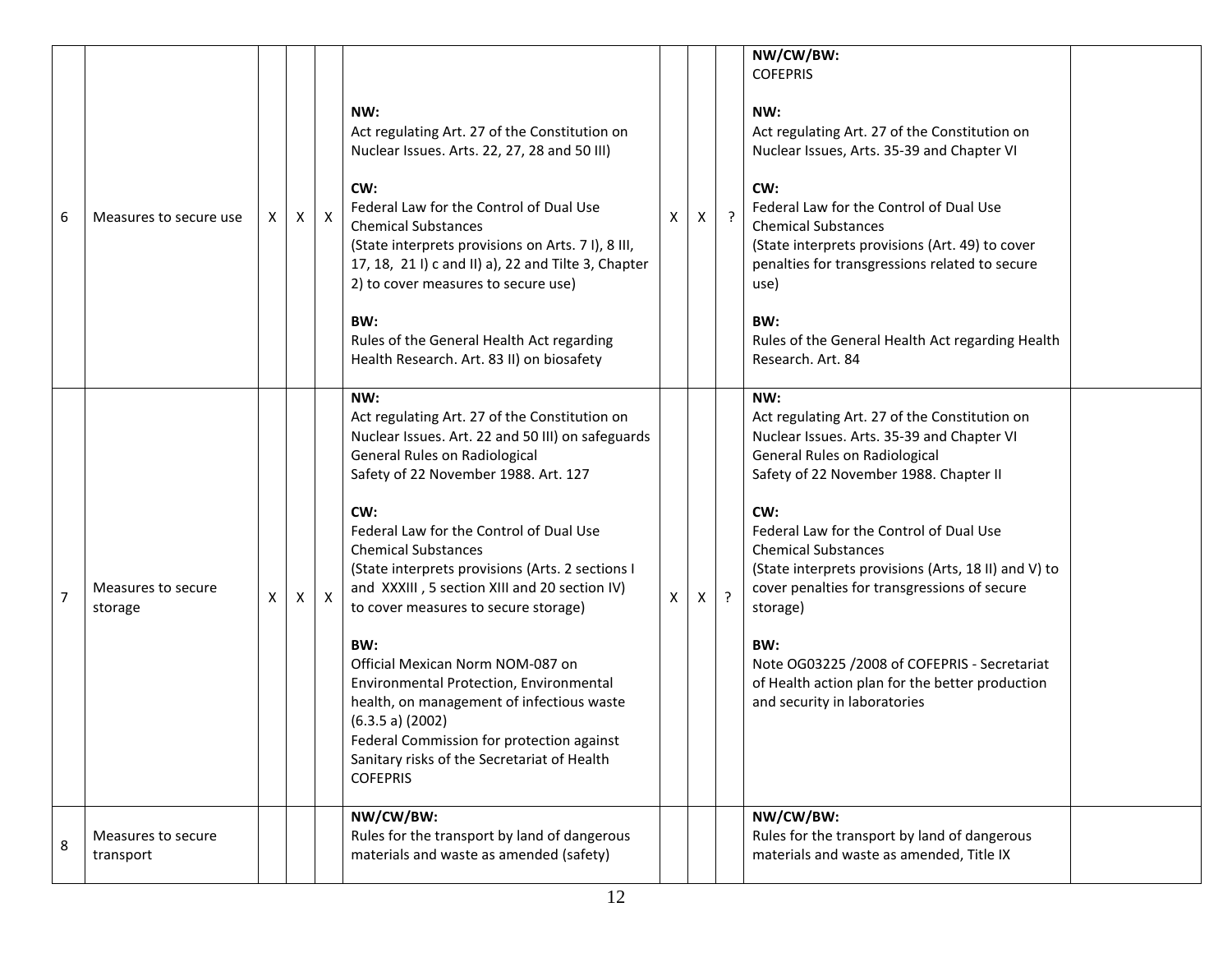|   |                                 | X | $\mathsf{x}$ | $\boldsymbol{\mathsf{X}}$ | Mexican Official Norm NOM--004-SCT/2008 on<br>transport labelling of dangerous substances,<br>materials and waste<br>Regulation for safe transportation of<br>radioactive material, Federal Official Gazette<br>on 10 April 2017. Arts. 56, 57 and 58                                                                                                                                                    | X | X | $\mathsf{X}$ | NW:<br>Act regulating Art. 27 of the Constitution on<br>Nuclear Issues. Arts. 35-39 and Chapter VI<br>Regulation for safe transportation of<br>radioactive material, Federal Official Gazette<br>on 10 April 2017. Title VI                |  |
|---|---------------------------------|---|--------------|---------------------------|----------------------------------------------------------------------------------------------------------------------------------------------------------------------------------------------------------------------------------------------------------------------------------------------------------------------------------------------------------------------------------------------------------|---|---|--------------|--------------------------------------------------------------------------------------------------------------------------------------------------------------------------------------------------------------------------------------------|--|
|   |                                 |   |              |                           | CW:<br>Federal Law for the Control of Dual Use<br>Chemical Substances. Art. 9 section X                                                                                                                                                                                                                                                                                                                  |   |   |              | CW:<br>Federal Law for the Control of Dual Use<br>Chemical Substances. Art. 9, sections VI and VII                                                                                                                                         |  |
|   |                                 |   |              |                           | BW:<br>Rules of the General Health Act regarding<br>Health Research. Arts. 75 and 83 IV) on safety<br>Official Mexican Norm NOM-051 SCT2/2003<br>(Special and additional specifications for the<br>packaging of dangerous substances 6.2<br>(infectious substances)<br>Official Mexican Norm NOM-087<br>Environmental Protection, Environmental<br>health, on management of infectious waste<br>(safety) |   |   |              | BW:<br>Rules of the General Health Act regarding Health<br>Research. Art. 84<br>Official Mexican Norm NOM-051 SCT2/2003<br>(Special and additional specifications for the<br>packaging of dangerous substances (infectious<br>substances)) |  |
|   |                                 |   |              |                           | NW:<br>Act regulating Art. 27 of the Constitution on<br>Nuclear Issues. Arts. 22, 25 and 50<br>General Rules on Radiological Safety of 22<br>November 1988. Arts. 71 and 84                                                                                                                                                                                                                              |   |   |              | NW:<br>Act regulating Art. 27 of the Constitution on<br>Nuclear Issues. Arts. 32 and 35 to 39                                                                                                                                              |  |
| 9 | Physical protection<br>measures | X | ?            | X                         | CW:<br>Federal Law for the Control of Dual Use<br><b>Chemical Substances</b>                                                                                                                                                                                                                                                                                                                             | Χ | ? | X            | CW:<br>Federal Law for the Control of Dual Use<br><b>Chemical Substances</b>                                                                                                                                                               |  |
|   |                                 |   |              |                           | BW:<br>Rules of the General Health Act regarding<br>Health Research. Arts. 75 I and 77 V)<br>Official Mexican Norm NOM-087                                                                                                                                                                                                                                                                               |   |   |              | BW:<br>Rules of the General Health Act regarding Health<br>Research. Art. 84                                                                                                                                                               |  |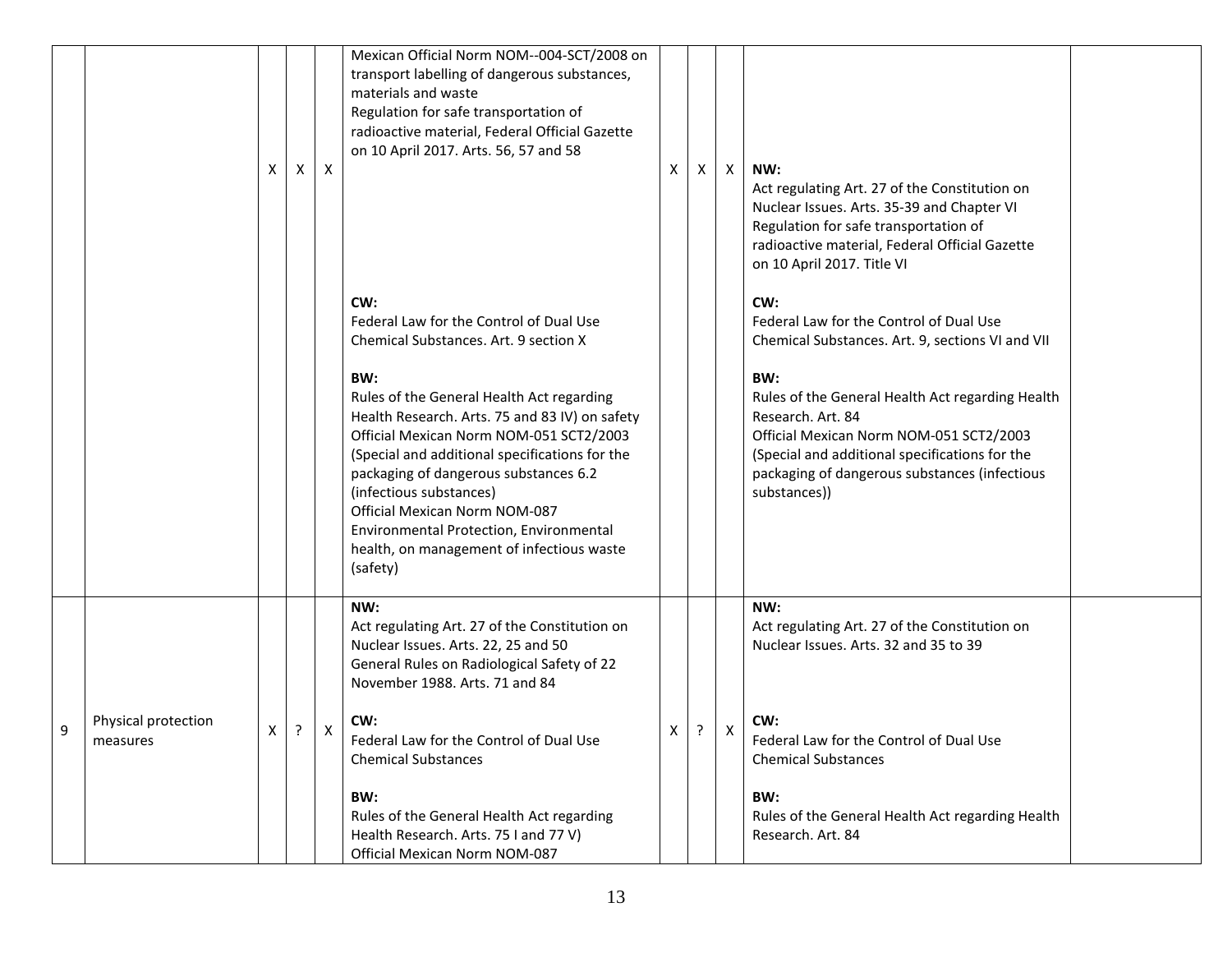|    |                              |   | Environmental Protection, Environmental<br>health, on management of infectious waste<br>(6.3.5 c and d)                                                                                                                                            |  |  |  |  |
|----|------------------------------|---|----------------------------------------------------------------------------------------------------------------------------------------------------------------------------------------------------------------------------------------------------|--|--|--|--|
| 10 | <b>Personnel Reliability</b> | X | NW:<br>Act regulating Art. 27 of the Constitution on<br>Nuclear Issues, Art. 27<br>Regulations for the Safe Transport of<br>Radioactive Material, Art. 61<br>NOM-034-NUCL-2016<br>(States interprets provisions to cover personnel<br>reliability) |  |  |  |  |

2. Related materials: materials, equipment and technology covered by relevant multilateral treaties and arrangements, or included on national control lists, which could be used for the design, development, production or use of nuclear, chemical and biological weapons and their means of delivery.

\* Information required in this section may also be available in the State's Confidence Building Measures report, if submitted to the BWC Implementation Support Unit (online at: [http://www.unog.ch/80256EE600585943/\(httpPages\)/4FA4DA37A55C7966C12575780055D9E8?OpenDocument\)](http://www.unog.ch/80256EE600585943/(httpPages)/4FA4DA37A55C7966C12575780055D9E8?OpenDocument)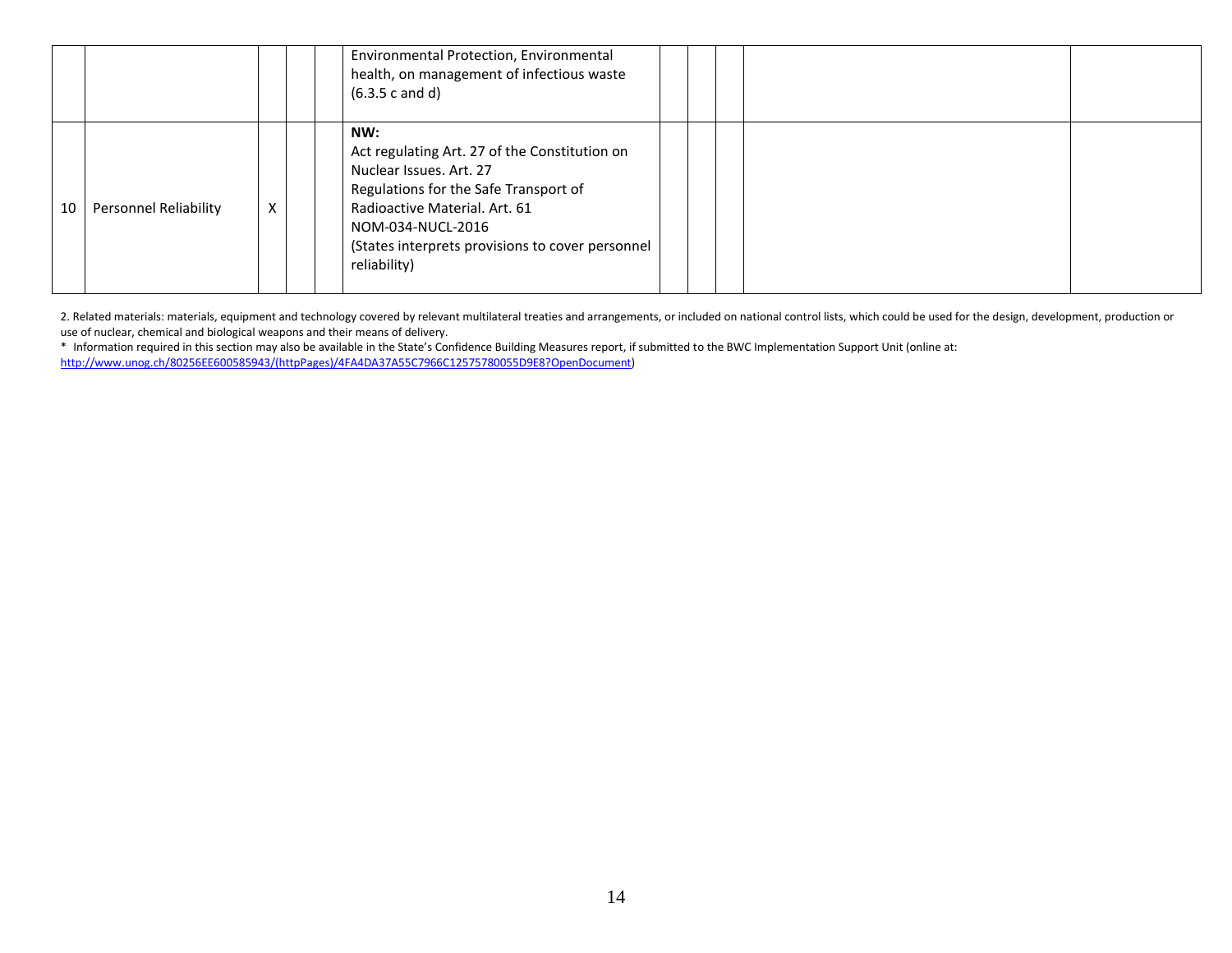### **IV. OP 3 (a) and (b) - Account for/Secure/Physically protect NW including Related Materials (NW specific)**

|                | <b>Measures to establish</b><br>domestic controls to prevent<br>the proliferation of NW, and<br>their means of delivery;<br>controls over related<br>materials    | <b>Source document</b>                                                                                                                                                | <b>Remarks</b> |
|----------------|-------------------------------------------------------------------------------------------------------------------------------------------------------------------|-----------------------------------------------------------------------------------------------------------------------------------------------------------------------|----------------|
| 1              | National regulatory<br>authority                                                                                                                                  | National Nuclear Safety and Safeguards Commission (CNSNS). Act regulating Art. 27 of the Constitution on Nuclear Issues.<br>Chapter VI                                |                |
| $\overline{2}$ | Licensing of nuclear<br>installations/entities/<br>use of materials                                                                                               | Act regulating Art. 27 of the Constitution on Nuclear Issues. Arts. 26, 28, 29, 35, 50 (III) and (IV)                                                                 |                |
| 3              | <b>IAEA Safeguards</b><br>Agreements                                                                                                                              | INFCIRC/197 (In force 14 September 1973)<br>Additional Protocol (in force 4 March 2011)<br>Decree promulgating the Additional Protocol (Official Gazette, 4 May 2011) |                |
| 4              | IAEA Code of Conduct<br>on Safety and Security<br>of Radioactive Sources                                                                                          | Expressed support                                                                                                                                                     |                |
| 5              | Supplementary<br>Guidance on the Import<br>and Export of<br>Radioactive Sources of<br>the Code of Conduct on<br>the Safety and Security<br>of Radioactive Sources | Expressed support                                                                                                                                                     |                |
| 6              | IAEA Incident and<br><b>Trafficking Database</b>                                                                                                                  | Participates                                                                                                                                                          |                |
| $\overline{7}$ | <b>Integrated Nuclear</b><br>Security Support Plan<br>(INSSP) / International<br><b>Physical Protection</b><br><b>Advisory Service (IPPAS)</b>                    |                                                                                                                                                                       |                |
| 8              | Applying the physical<br>protection                                                                                                                               |                                                                                                                                                                       |                |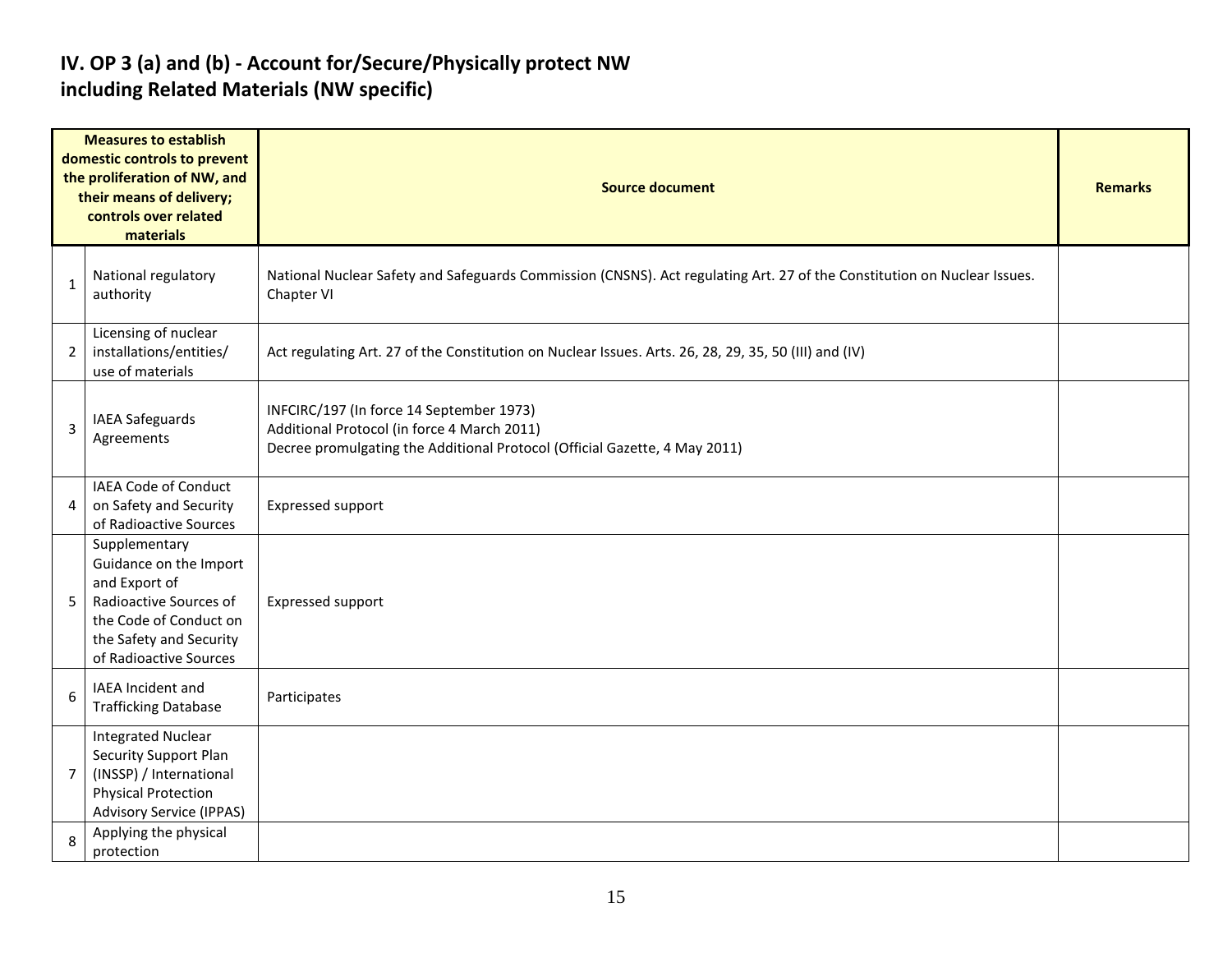|    | recommendations in<br>INFCIRC/225/Rev.5                                                   |                                                                                                                                                                                                                                                                                                                                                                                                                             |  |
|----|-------------------------------------------------------------------------------------------|-----------------------------------------------------------------------------------------------------------------------------------------------------------------------------------------------------------------------------------------------------------------------------------------------------------------------------------------------------------------------------------------------------------------------------|--|
|    | <b>Other Agreements</b><br>related to IAEA                                                | Convention on Early Notification of a Nuclear Accident<br>Convention on Assistance in the Case of a Nuclear Accident or Radiological Emergency<br><b>Convention on Nuclear Safety</b><br>Co-operation Agreement for the Promotion of Nuclear Science and Technology in Latin America and the Caribbean (ARCAL)<br>Joint Convention on the Safety of Spent Fuel Management and on the Safety of Radioactive Waste Management |  |
| 10 | National legislation and<br>regulations related to<br>nuclear material<br>including CPPNM |                                                                                                                                                                                                                                                                                                                                                                                                                             |  |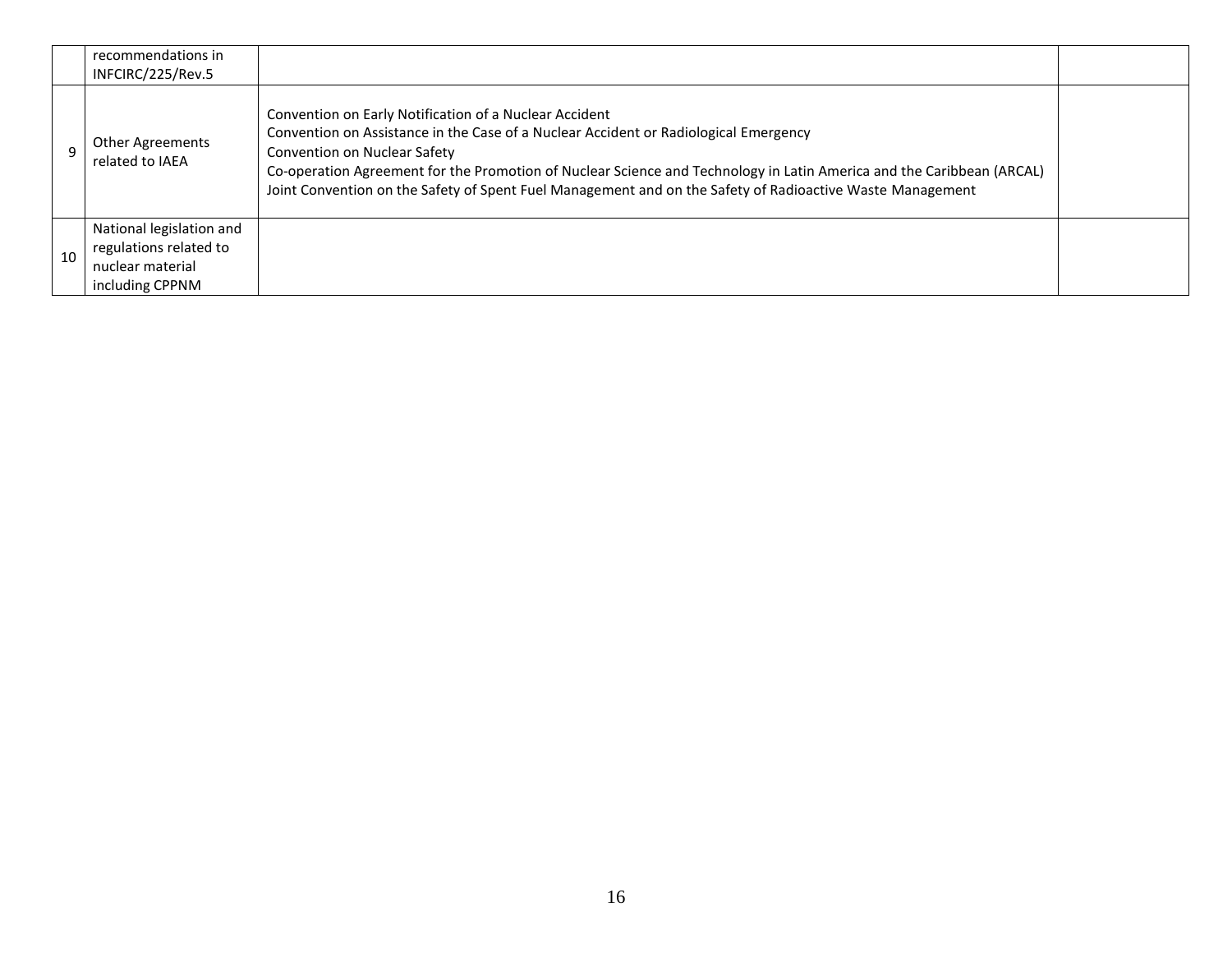|                | <b>Measures to establish</b><br>domestic controls to prevent<br>the proliferation of CW, and<br>their means of delivery;<br>controls over related<br>materials | <b>Source document</b>                                                                                                                                                                                                                                                                                                                                                                                                                                                                                                                                                                                                                                                                                                                                                                                                           |  |  |  |  |  |  |
|----------------|----------------------------------------------------------------------------------------------------------------------------------------------------------------|----------------------------------------------------------------------------------------------------------------------------------------------------------------------------------------------------------------------------------------------------------------------------------------------------------------------------------------------------------------------------------------------------------------------------------------------------------------------------------------------------------------------------------------------------------------------------------------------------------------------------------------------------------------------------------------------------------------------------------------------------------------------------------------------------------------------------------|--|--|--|--|--|--|
| 1              | National CWC authority                                                                                                                                         | <b>National Authority</b><br>Federal Law for the Control of Dual Use Chemical Substances. Arts. 12 to 16<br>Secretariat of Foreign Affairs<br>National Intelligence Center acts as secretariat of the National Authority to the Organization for the Prohibition of Chemical<br>Weapons. The National Authority comprises the following Secretariats (Ministries): Security and Civilian Protection; of the<br>Interior; Foreign Affairs; National Defense; Navy; Finance; Communications and Transports; Attorney General of the<br>Republic                                                                                                                                                                                                                                                                                    |  |  |  |  |  |  |
| $\overline{2}$ | Licensing/registration of<br>installations/facilities/<br>persons/entities/use/<br>handling of related<br>materials                                            | Federal Law for the Control of Dual Use Chemical Substances. Art. 5<br>NOM-010-STPS-2014: Chemical contamination of workspaces-Reconnaissance, evaluation and control. Official gazette of 28<br>April 2014. State states that NOM-010-STPS-2014 must be interpreted in conjunction with the following six norms:<br>NOM-017-STPS-2008<br>NOM-018-STPS-2000<br>NOM-026-STPS-2008<br>NOM-116-STPS-2009<br>NOM-047-SSA1-2011<br>NMX-R-019-SCFI-2011<br>NOM-018-STPS-2015: Harmonized system for the identification and communication of the dangers and risks of dangerous<br>chemical substances in the workplace. Official gazette of 9 October 2015. State states that NOM-018-STPS-2015 must be<br>interpreted in conjunction with the following three norms:<br>NOM-010-STPS-2014<br>NOM-026-STPS-2008<br>NMX-R-019-SCFI-2011 |  |  |  |  |  |  |
| $\overline{3}$ | Old or abandoned<br>chemical weapons                                                                                                                           | Not applicable                                                                                                                                                                                                                                                                                                                                                                                                                                                                                                                                                                                                                                                                                                                                                                                                                   |  |  |  |  |  |  |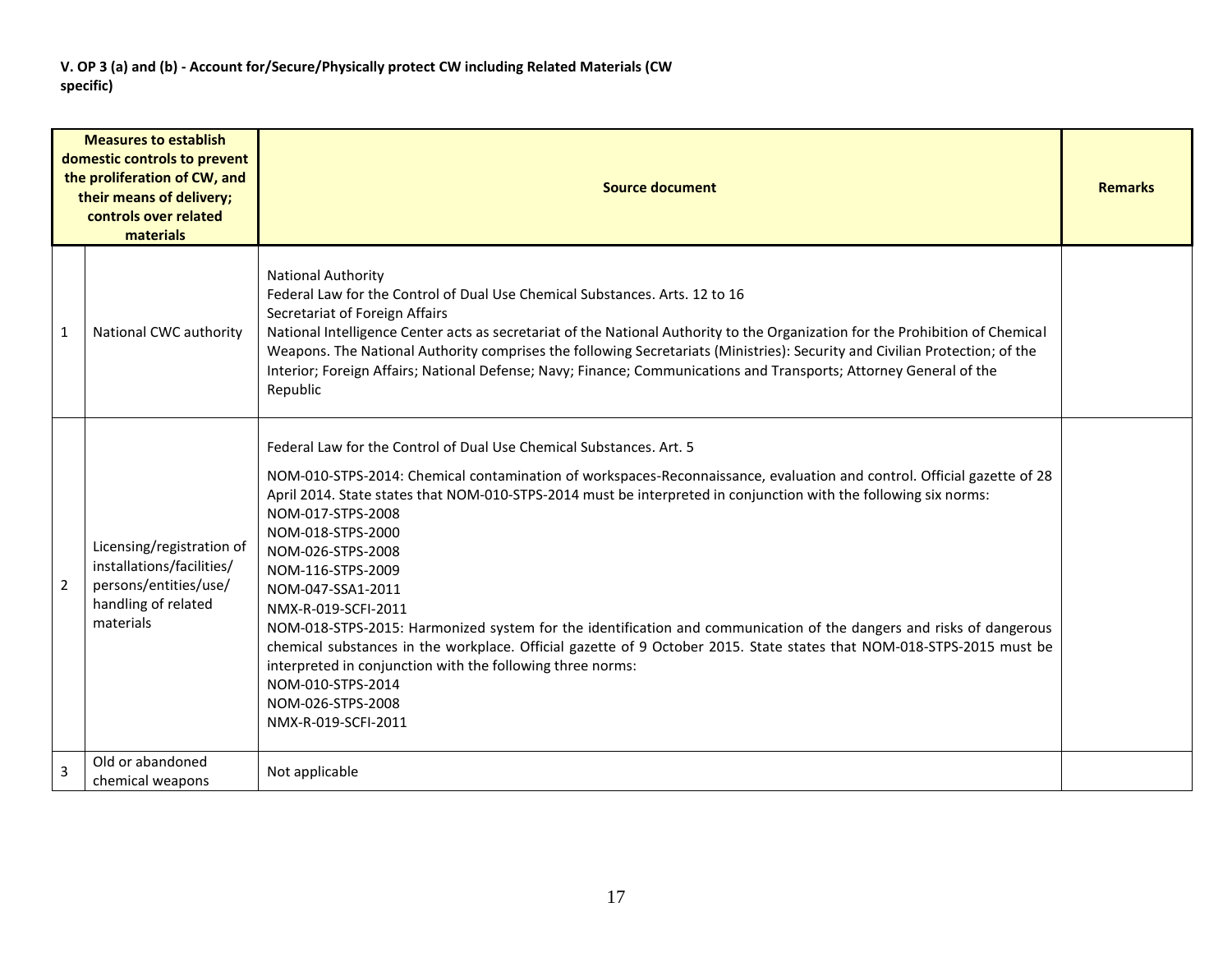### **VI. OP 3 (a) and (b) - Account for/Secure/Physically protect BW including Related Materials (BW specific)**

| <b>Measures to establish</b><br>domestic controls to prevent<br>the proliferation of BW, their<br>means of delivery; controls<br>over related materials | Source document                                                                                                                                                                                                                                                                                                                                                                                                                                                                                                                                                                                                                                           |  |  |  |  |  |  |
|---------------------------------------------------------------------------------------------------------------------------------------------------------|-----------------------------------------------------------------------------------------------------------------------------------------------------------------------------------------------------------------------------------------------------------------------------------------------------------------------------------------------------------------------------------------------------------------------------------------------------------------------------------------------------------------------------------------------------------------------------------------------------------------------------------------------------------|--|--|--|--|--|--|
| Licensing/registration of<br>installations/facilities/<br>persons/entities/use/<br>handling of materials                                                | Official Mexican Norm NOM-087 Environmental Protection, Environmental health, on management of infectious waste<br>Official Mexican Norm NOM-051 SCT2/2011 (Special and additional specifications for the packaging of dangerous<br>substances (infectious agents)<br>NOM-032-SSA-2010: Epidemiological surveillance, prevention and control of vector-transmitted diseases. Official gazette of<br>1 June 2011<br>NOM-017-SSA2-2012: Epidemiological surveillance. Official gazette of 19 February 2013<br>NOM-166-SSA1-1997 (now NOM-007-SSA3-2011): Organization and functioning of clinical laboratories. Official gazette of 27<br><b>March 2012</b> |  |  |  |  |  |  |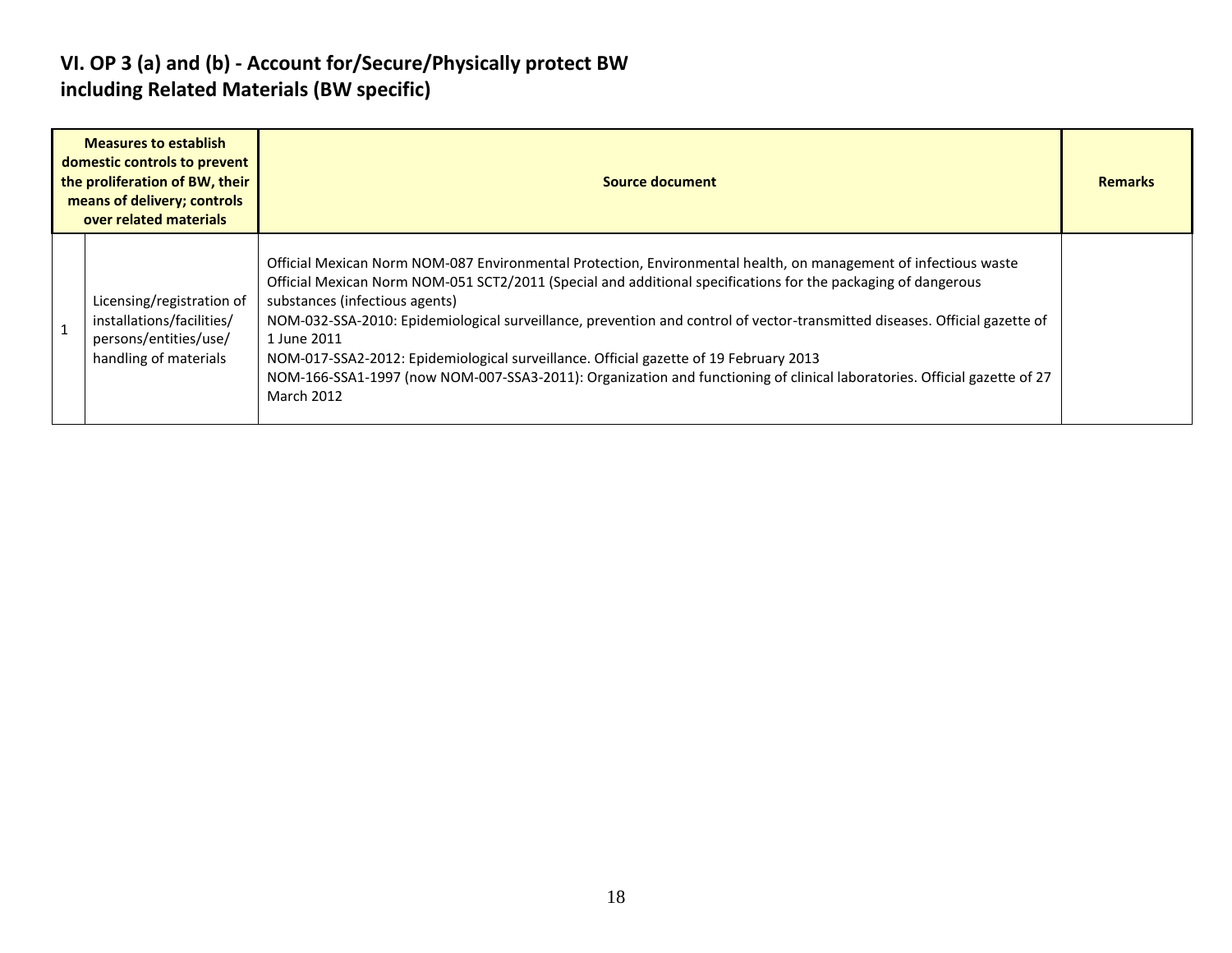### **VII. OP 3 (c) and (d) and related matters from OP 6 - Controls of NW, CW and BW, including Related Materials**

|                | <b>Border controls and export</b><br>and trans-shipment controls<br>to prevent the proliferation             |        |                                          |                  | <b>National legal framework</b>                                                                                                                                                                                                             |        |                         | <b>Enforcement and civil/criminal penalties</b> |                                                                                                                                                                                                                                                                    |                |
|----------------|--------------------------------------------------------------------------------------------------------------|--------|------------------------------------------|------------------|---------------------------------------------------------------------------------------------------------------------------------------------------------------------------------------------------------------------------------------------|--------|-------------------------|-------------------------------------------------|--------------------------------------------------------------------------------------------------------------------------------------------------------------------------------------------------------------------------------------------------------------------|----------------|
|                | of nuclear, chemical and<br>biological weapons and their<br>means of delivery including<br>related materials | N<br>W | $X$ /?<br>$\mathbf{C}$<br>w <sub>l</sub> | B<br>W           | <b>Source document</b>                                                                                                                                                                                                                      | N<br>W | $X$ /?<br>C<br><b>W</b> | B<br>W                                          | <b>Source document</b>                                                                                                                                                                                                                                             | <b>Remarks</b> |
| $\mathbf{1}$   | Border control to<br>detect, deter, prevent<br>and combat illicit<br>trafficking                             | X      | $\pmb{\times}$                           | $\mathsf{X}$     | NW/CW/BW:<br>Customs Act of 15 December 1995 as<br>amended. Art. 1 and Second Title, Chapter I<br>Act establishing the Federal Preventive Police,<br>of 1 June 2009 as amended. Art. 8 III a)                                               | X.     | $\mathsf X$             | $\boldsymbol{\mathsf{X}}$                       | NW/CW/BW:<br><b>General Customs Administration</b><br><b>Federal Preventive Police</b><br><b>Operational Liaison Security Unit</b><br>Minister of Public Security                                                                                                  |                |
| $\overline{2}$ | Law enforcement to<br>detect, deter, prevent<br>and combat illicit<br>trafficking                            | X      | $\mathsf{x}$                             | $\boldsymbol{X}$ | NW/CW/BW:<br>Act establishing the Federal Preventive Police,<br>of 1 June 2009 as amended. Art. 8 III a)                                                                                                                                    | X.     | $\mathsf{X}$            | $\boldsymbol{\mathsf{X}}$                       | NW/CW/BW:<br><b>General Customs Administration</b><br><b>Federal Preventive Police</b><br><b>Operational Liaison Security Unit</b><br>Minister of Public Security                                                                                                  |                |
| 3              | Border control detection<br>measures                                                                         | X      | $\pmb{\times}$                           | $\mathsf{X}$     | NW/CW/BW:<br>Customs law, of 15 December 1995 as<br>amended. Arts. 4 and 45<br>Regulations of the Customs Law. Art. 73<br>NW:<br>Participates in Nuclear Smuggling Detection<br>and Deterrence Program                                      | X      | Χ                       | X                                               | NW/CW/BW:<br><b>Customs Emergency Manual</b><br>Equipment for identification of materials<br>NW:<br>Participates in Megaport Initiative<br>Participates in Nuclear Smuggling Detection<br>and Deterrence Program                                                   |                |
| 4              | Control of brokering                                                                                         | X      | X                                        | $\mathsf{X}$     | NW/CW/BW:<br>Secretariat of Economy Agreement, Official<br>Gazette, 16 June 2011 as amended (on<br>Wassenaar Arrangement). Art. 10<br>NW:<br>Agreement establishing the classification and<br>codification of goods whose import and export | X      | $\mathsf{X}$            | $\boldsymbol{\mathsf{X}}$                       | NW/CW/BW:<br>Special unit in the Office of the Attorney<br>General investigates arms stockpiling and<br>trafficking in the Office of the Attorney-General<br>NW:<br>Agreement establishing the classification and<br>codification of goods whose import and export |                |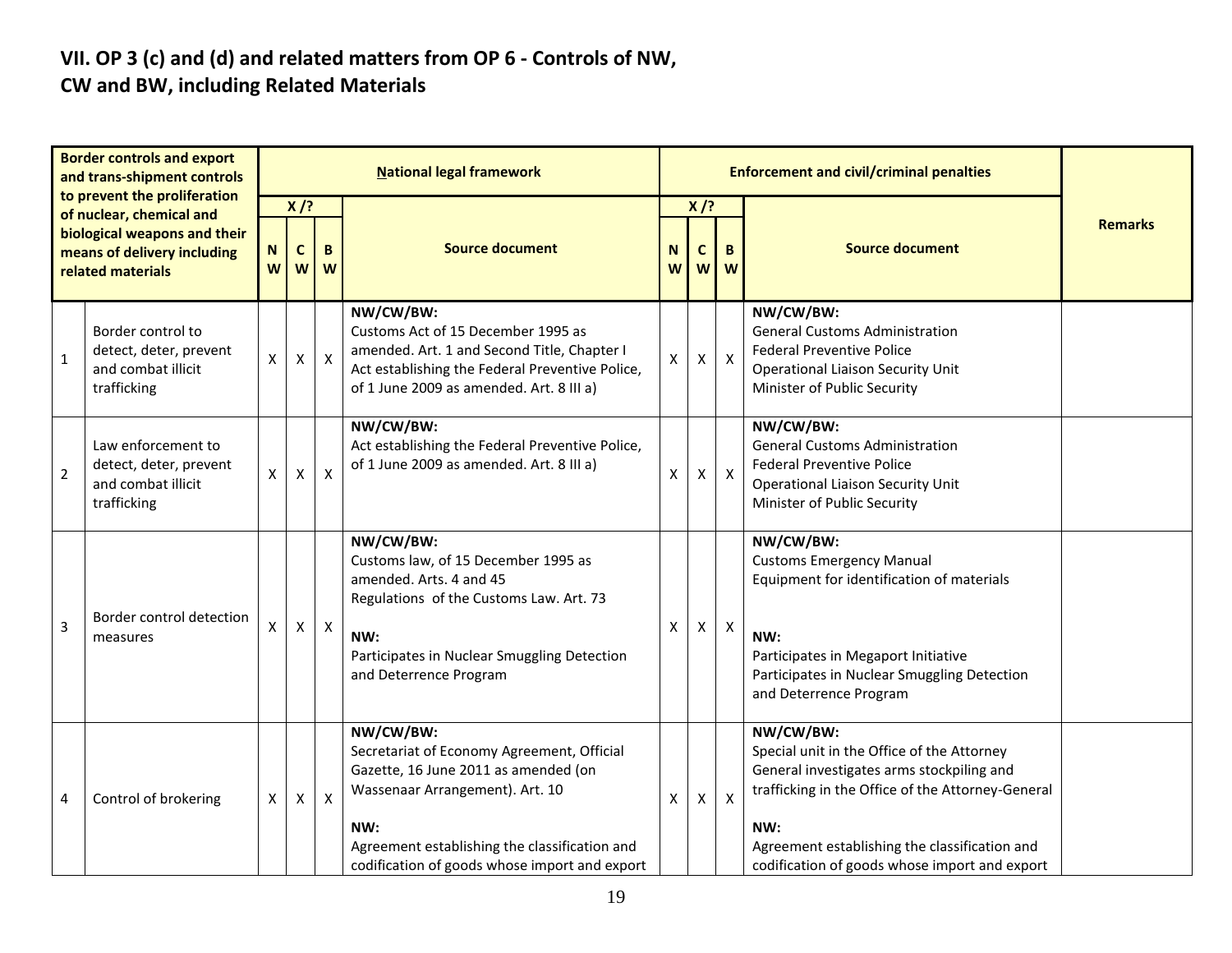|   |                                        |   |     |              | is subject to authorization by the Secretariat of<br>Energy (Official Gazette 2 March 2012) as<br>amended. Art. 11                                                                                                                                                                                                                                                                                                                                                                                                                                                                                                                                                                                                                                                                                                                                                                                                                                                                                                                                                                                                                                                                                                                                                                                                                                                                                                                                                                                                                          |   |   |   | is subject to authorization by the Secretariat of<br>Energy (Official Gazette 2 March 2012) (24) as<br>amended; Customs Act of 15 December 1995<br>as amended. Art. 45                                                                                                                                              |  |
|---|----------------------------------------|---|-----|--------------|---------------------------------------------------------------------------------------------------------------------------------------------------------------------------------------------------------------------------------------------------------------------------------------------------------------------------------------------------------------------------------------------------------------------------------------------------------------------------------------------------------------------------------------------------------------------------------------------------------------------------------------------------------------------------------------------------------------------------------------------------------------------------------------------------------------------------------------------------------------------------------------------------------------------------------------------------------------------------------------------------------------------------------------------------------------------------------------------------------------------------------------------------------------------------------------------------------------------------------------------------------------------------------------------------------------------------------------------------------------------------------------------------------------------------------------------------------------------------------------------------------------------------------------------|---|---|---|---------------------------------------------------------------------------------------------------------------------------------------------------------------------------------------------------------------------------------------------------------------------------------------------------------------------|--|
| 5 | Export control<br>legislation in place | х | X I | $\mathsf{X}$ | NW/CW/BW:<br>Secretariat of Economy Agreement, Official<br>Gazette of 16 June 2011 as amended on 22<br>October 2012 and 8 February 2013 on Australia<br>Group lists<br>Law on Foreign Trade of 27 July 1993 as<br>amended. Arts. 2, 5, 15, 20, 20 a) and 21<br>Regulation of Law on Foreign Trade. Art. 17<br>CW/BW:<br>Customs Act. Arts. 1, 3 and 144<br>Federal Law for the Control of Dual Use<br>Chemical Substances. Arts. 1, 5 XII)<br>Agreement that establishes the classification<br>and codification of merchandise whose import<br>and export is subject to regulation by the<br>Secretariat of the Environment and Natural<br>Resources (Official Gazette 19 December 2012)<br>as amended on Australia Group lists<br>Agreement that establishes the classification<br>and codification of merchandise whose import<br>and export is subject to regulation by the<br>dependencies that make up the Inter-<br>secretarial Commission for the Control of the<br>Process and Use of Pesticides, Fertilizers and<br>Toxic Substances (CICOPLAFEST) fifth section<br>(Official Gazette 12 April 2013) as amended on<br>Australia Group lists<br>NW:<br>Agreement establishing the classification and<br>codification of goods whose import and export<br>is subject to authorization by the Secretariat of<br>Energy (Official Gazette 2 March 2012) as<br>amended. Arts. 29 and 50 XI) of the<br>Regulations Act to Art. 27 of the Constitution<br>on nuclear issues; General Rules on<br>Radiological Safety. Arts. 154, 190, 195 | x | X | X | NW/CW/BW:<br>Secretariat of Economy Agreement, Official<br>Gazette of 16 June 2011 as amended<br>NW:<br>Agreement establishing the classification and<br>codification of goods whose import and export<br>is subject to authorization by the Secretariat of<br>Energy (Official Gazette 2 March 2012) as<br>amended |  |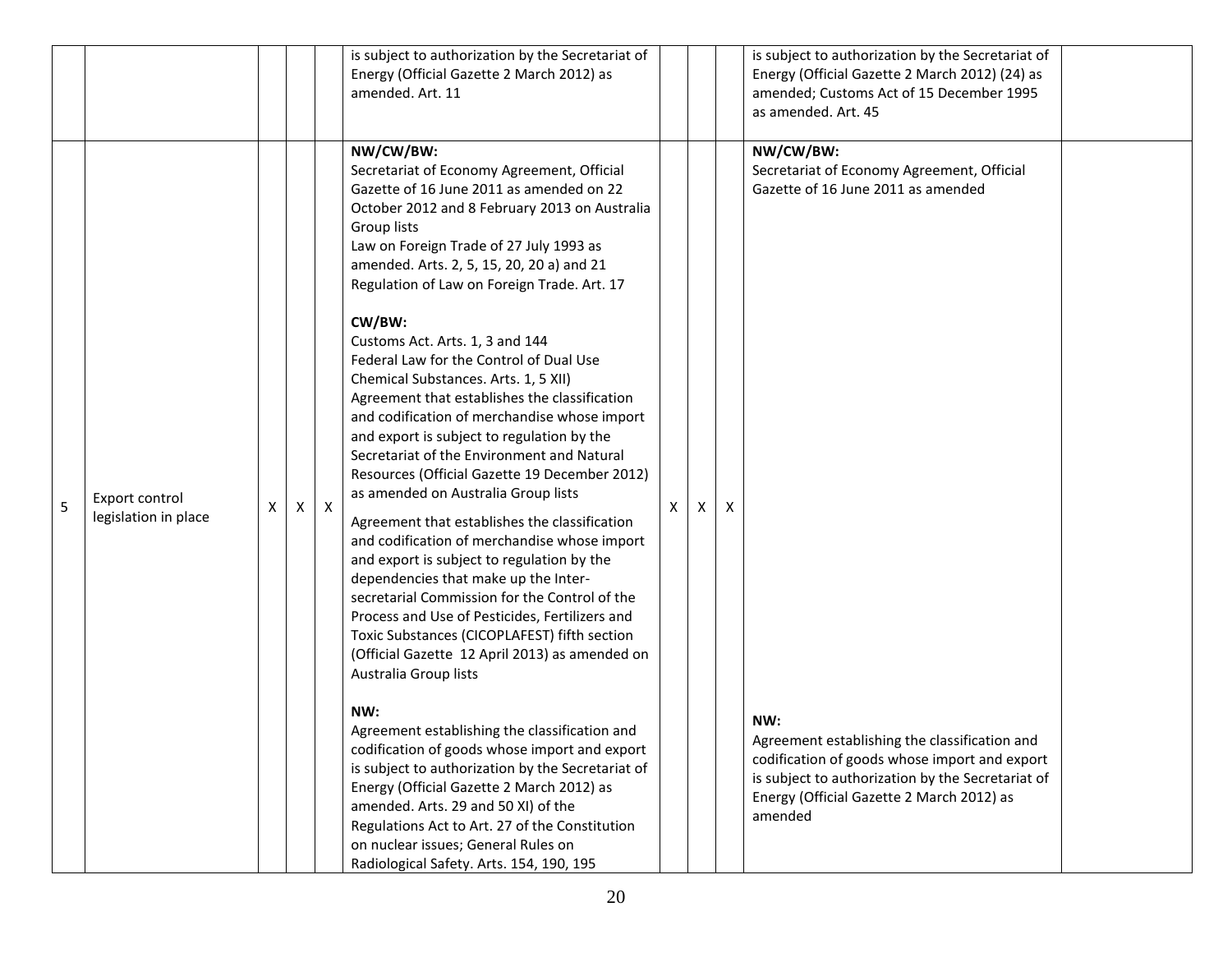|   |                                       |   |   |              | General Health Law (radioactive sources). Art.<br>125                                                                                                                                                                                                                                                                                                                                                                                                                                                                                |   |   |   |                                                                                                                                                                                                                                                                                                                                                                                                                                                                                                                                                                                                                                                                                                                                                                                                                                                               |  |
|---|---------------------------------------|---|---|--------------|--------------------------------------------------------------------------------------------------------------------------------------------------------------------------------------------------------------------------------------------------------------------------------------------------------------------------------------------------------------------------------------------------------------------------------------------------------------------------------------------------------------------------------------|---|---|---|---------------------------------------------------------------------------------------------------------------------------------------------------------------------------------------------------------------------------------------------------------------------------------------------------------------------------------------------------------------------------------------------------------------------------------------------------------------------------------------------------------------------------------------------------------------------------------------------------------------------------------------------------------------------------------------------------------------------------------------------------------------------------------------------------------------------------------------------------------------|--|
|   |                                       |   |   |              | NW/CW/BW:<br>Secretariat of Economy Agreement, Official<br>Gazette (16 June 2011) as amended                                                                                                                                                                                                                                                                                                                                                                                                                                         |   |   |   | NW/CW/BW:<br>Secretariat of Economy<br>General Directorate of Foreign Trade<br>Directorate for the Export Control Licensing<br>System<br>Secretariat of Economy Agreement, Official<br>Gazette of 16 June 2011 as amended. Art. 26<br>Secretariat of Health                                                                                                                                                                                                                                                                                                                                                                                                                                                                                                                                                                                                   |  |
|   |                                       |   |   |              | NW:<br>Agreement establishing the classification and<br>codification of goods whose import and export<br>is subject to authorization by the Secretariat of<br>Energy (Official Gazette 2 March 2012) as<br>amended. Art. 9<br>Regulations Act to Art. 27 of the Constitution<br>on nuclear issues. Arts. 29 and 50 XI<br>General Rules on Radiological Safety. Arts. 154,<br>190, 195                                                                                                                                                |   |   |   | NW:<br>Secretariat of Energy, National Commission of<br>Nuclear Safety and Safeguards) CNSNS<br>Agreement establishing the classification and<br>codification of goods whose import and export<br>is subject to authorization by the Secretariat of<br>Energy (Official Gazette 2 March 2012) as<br>amended                                                                                                                                                                                                                                                                                                                                                                                                                                                                                                                                                   |  |
| 6 | Licensing provisions and<br>Authority | X | x | $\mathsf{X}$ | CW:<br>Customs Act. Arts. 1, 3 and 144<br>Federal Law for the Control of Dual Use<br>Chemical Substances of 9 June 2009. Arts. 1, 5<br>XII)<br>Agreement that establishes the classification<br>and codification of merchandise whose import<br>and export is subject to regulation by the<br>dependencies that make up the Inter-<br>secretarial Commission for the Control of the<br>Process and Use of Pesticides, Fertilizers and<br>Toxic Substances (CICOPLAFEST) fifth section<br>(Official Gazette 12 April 2013) as amended | X | X | X | CW:<br>Secretariat of Environment and Natural<br>Resources<br>Secretariat of Agriculture, Livestock, Rural<br>Development, Fisheries and Food<br>National Authority. Centre of Investigations<br>and National Security<br>Agreement that establishes the classification<br>and codification of merchandise whose import<br>and export is subject to regulation by the<br>Secretariat of the Environment and Natural<br>Resources (Official Gazette 19 December 2012)<br>Agreement that establishes the classification<br>and codification of merchandise whose import<br>and export is subject to regulation by the<br>dependencies that make up the Inter-<br>secretarial Commission for the Control of the<br>Process and Use of Pesticides, Fertilizers and<br>Toxic Substances (CICOPLAFEST) fifth section<br>(Official Gazette 12 April 2013) as amended |  |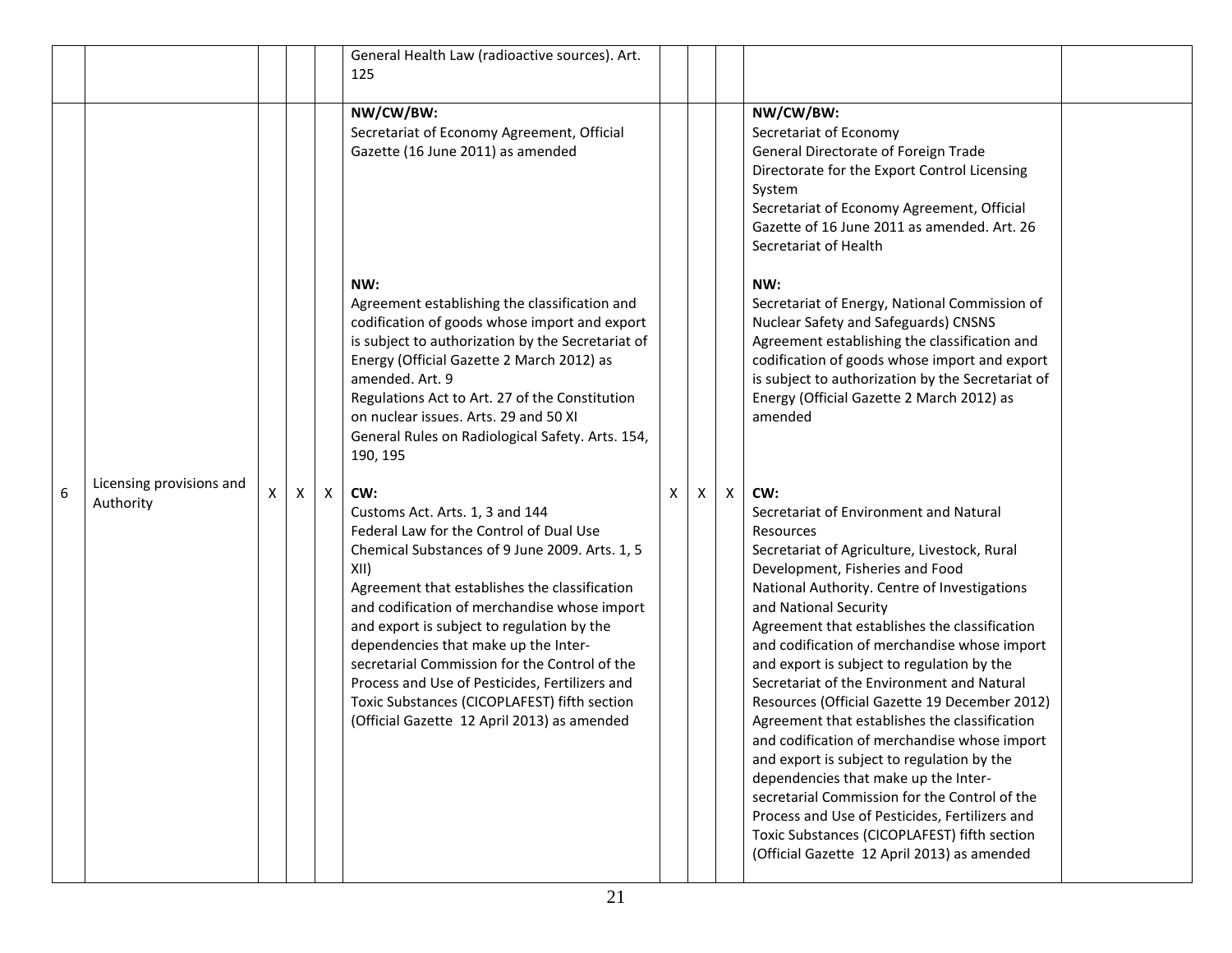| $\overline{7}$ | Control lists of<br>materials, equipment<br>and technology | X | X                  | $\mathsf{X}$ | NW/CW/BW:<br>Secretariat of Economy Agreement, Official<br>Gazette of 16 June 2011 as amended<br>NW:<br>Agreement establishing the classification and<br>codification of goods whose import and export<br>is subject to authorization by the Secretariat of<br>Energy (Official Gazette 2 March 2012) as<br>amended<br>CW:<br>Federal Law for the Control of Dual Use<br>Chemical Substances of 9 June 2009. Annex 1<br>Agreement that establishes the classification<br>and codification of merchandise whose import<br>and export is subject to regulation by the<br>dependencies that make up the Inter-<br>secretarial Commission for the Control of the<br>Process and Use of Pesticides, Fertilizers and<br>Toxic Substances (CICOPLAFEST) fifth section<br>(Official Gazette 12 April 2013) as amended<br>NW/CW/BW: | X. | X            | X              | NW/CW/BW:<br>Secretariat of Economy Agreement, Official<br>Gazette of 16 June 2011 as amended<br>NW:<br><b>CNSNS and General Customs Administration</b><br>Agreement establishing the classification and<br>codification of goods whose import and export<br>is subject to authorization by the Secretariat of<br>Energy (Official Gazette 2 March 2012) as<br>amended<br>NW/CW/BW: |  |
|----------------|------------------------------------------------------------|---|--------------------|--------------|----------------------------------------------------------------------------------------------------------------------------------------------------------------------------------------------------------------------------------------------------------------------------------------------------------------------------------------------------------------------------------------------------------------------------------------------------------------------------------------------------------------------------------------------------------------------------------------------------------------------------------------------------------------------------------------------------------------------------------------------------------------------------------------------------------------------------|----|--------------|----------------|-------------------------------------------------------------------------------------------------------------------------------------------------------------------------------------------------------------------------------------------------------------------------------------------------------------------------------------------------------------------------------------|--|
| 8              | Intangible technology<br>transfers                         | X | $\mathsf{X}$       | $\mathsf{X}$ | Secretariat of Economy Agreement, Official<br>Gazette of 16 June 2011 as amended<br>NW:<br>Agreement establishing the classification and<br>codification of goods whose import and export<br>is subject to authorization by the Secretariat of<br>Energy (Official Gazette 2 March 2012)                                                                                                                                                                                                                                                                                                                                                                                                                                                                                                                                   | X  | X            | $\pmb{\times}$ | Secretariat of Economy Agreement, Official<br>Gazette of 16 June 2011 as amended<br>NW:<br>Agreement establishing the classification and<br>codification of goods whose import and export<br>is subject to authorization by the Secretariat of<br>Energy (Official Gazette 2 March 2012)                                                                                            |  |
| 9              | Inclusion of means of<br>delivery                          | x | Χ                  | Χ            | NW/CW/BW:<br>Secretariat of Economy Agreement, Official<br>Gazette of 16 June 2011 as amended<br>(described in the annexes)                                                                                                                                                                                                                                                                                                                                                                                                                                                                                                                                                                                                                                                                                                | x  | X.           | X              | NW/CW/BW:<br>Secretariat of Economy, Official Gazette of 16<br>June 2011 as amended (described in the<br>annexes)                                                                                                                                                                                                                                                                   |  |
| 10             | End-user controls                                          | X | $\pmb{\mathsf{X}}$ | $\mathsf{X}$ | NW/CW/BW:<br>Secretariat of Economy, Official Gazette of 16<br>June 2011 as amended<br>NW:<br>Agreement establishing the classification and                                                                                                                                                                                                                                                                                                                                                                                                                                                                                                                                                                                                                                                                                | X  | $\mathsf{X}$ | $\mathsf{X}$   | NW/CW/BW:<br>Secretariat of Economy Agreement, Official<br>Gazette (16 June 2011) as amended<br>NW:<br>Agreement establishing the classification and                                                                                                                                                                                                                                |  |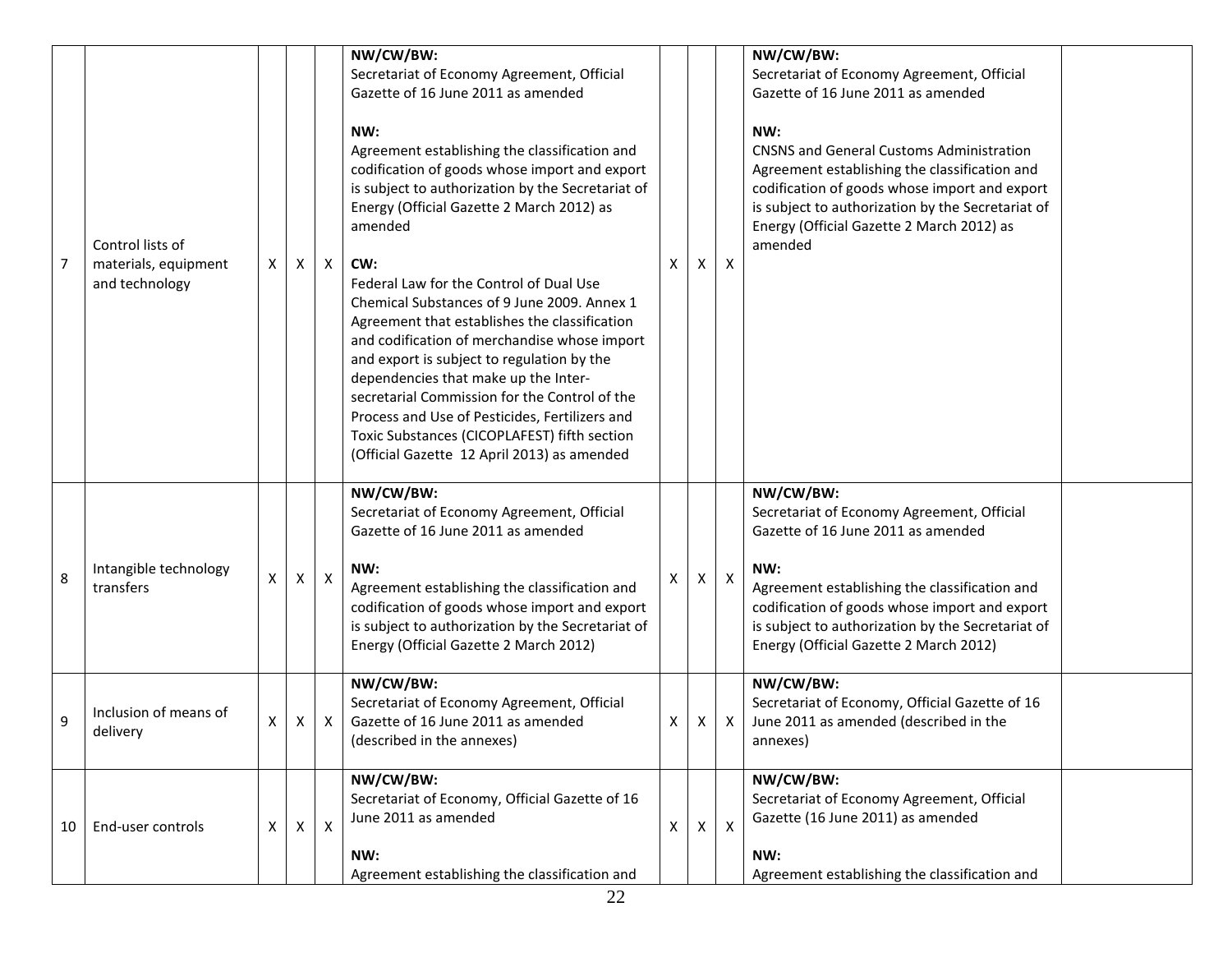|    |                  |    |   |              | codification of goods whose import and export<br>is subject to authorization by the Secretariat of<br>Energy (Official Gazette 2 March 2012) as<br>amended<br>CW:<br>Federal Law for the Control of Dual Use<br>Chemical Substances, Art. 8<br>Agreement that establishes the classification<br>and codification of merchandise whose import<br>and export is subject to regulation by the<br>Secretariat of the Environment and Natural<br>Resources (Official Gazette 19 December<br>2012) I.5.4                                                                                                                                                                                                                                                                                                                                                                                                                                                                                                                                       |   |   |              | codification of goods whose import and export<br>is subject to authorization by the Secretariat of<br>Energy (Official Gazette 2 March 2012) as<br>amended<br>CW:<br>Federal Law for the Control of Dual Use<br>Chemical Substances, Art. 48                                                                                                                                                                                                                                                                                                                                                         |  |
|----|------------------|----|---|--------------|------------------------------------------------------------------------------------------------------------------------------------------------------------------------------------------------------------------------------------------------------------------------------------------------------------------------------------------------------------------------------------------------------------------------------------------------------------------------------------------------------------------------------------------------------------------------------------------------------------------------------------------------------------------------------------------------------------------------------------------------------------------------------------------------------------------------------------------------------------------------------------------------------------------------------------------------------------------------------------------------------------------------------------------|---|---|--------------|------------------------------------------------------------------------------------------------------------------------------------------------------------------------------------------------------------------------------------------------------------------------------------------------------------------------------------------------------------------------------------------------------------------------------------------------------------------------------------------------------------------------------------------------------------------------------------------------------|--|
| 11 | Catch all clause | X. | X | $\mathsf{X}$ | NW/CW/BW:<br>Secretariat of Economy Agreement, Official<br>Gazette of 16 June 2011 as amended. Art. 6<br>NW:<br>Agreement establishing the classification and<br>codification of goods whose import and export<br>is subject to authorization by the Secretariat of<br>Energy (Official Gazette 2 March 2012) as<br>amended. Art. 8<br>CW:<br>Agreement that establishes the classification<br>and codification of merchandise whose import<br>and export is subject to regulation by the<br>dependencies that make up the Inter-<br>secretarial Commission for the Control of the<br>Process and Use of Pesticides, Fertilizers and<br>Toxic Substances (CICOPLAFEST). Arts. 3, 3.1,<br>3.2 (Official Gazette 12 April 2013) as amended<br>Agreement that establishes the classification<br>and codification of merchandise whose import<br>and export is subject to regulation by the<br>Secretariat of the Environment and Natural<br>Resources (Official Gazette 19 December 2012)<br>as amended, sections 1.7, 1.7.1, 1.7.2 and 1.8 | X | X | $\mathsf{X}$ | NW/CW/BW:<br>Secretariat of Economy Agreement (Official<br>Gazette of 16 June 2011 as amended<br>NW:<br>Agreement establishing the classification and<br>codification of goods whose import and export<br>is subject to authorization by the Secretariat of<br>Energy (Official Gazette 2 March 2012) as<br>amended<br>CW:<br>Agreement that establishes the classification<br>and codification of merchandise whose import<br>and export is subject to regulation by the<br>Secretariat of the Environment and Natural<br>Resources (Official Gazette 19 December 2012)<br>as amended, section I.11 |  |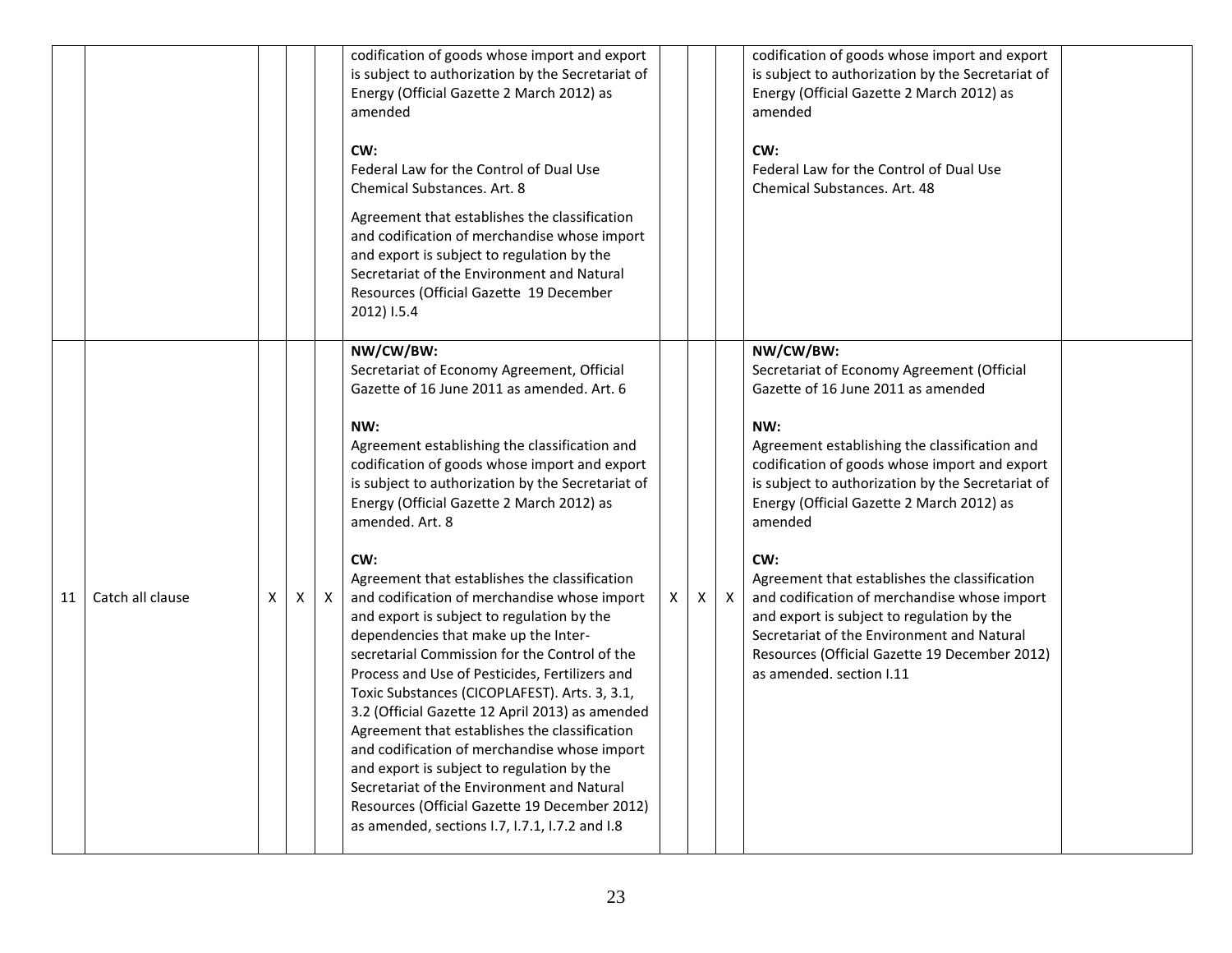|    |                        |   |              |              | NW/CW/BW:                                                                                      |    |     |                           | NW/CW/BW:                                                                                      |  |
|----|------------------------|---|--------------|--------------|------------------------------------------------------------------------------------------------|----|-----|---------------------------|------------------------------------------------------------------------------------------------|--|
|    |                        |   |              |              | Secretariat of Economy Agreement, Official                                                     |    |     |                           | Secretariat of Economy Agreement, Official                                                     |  |
|    |                        |   |              |              | Gazette of 16 June 2011 as amended, defined                                                    |    |     |                           | Gazette of 16 June 2011 as amended                                                             |  |
|    |                        |   |              |              | in 3. XXIII                                                                                    |    |     |                           |                                                                                                |  |
|    |                        |   |              |              |                                                                                                |    |     |                           |                                                                                                |  |
|    |                        |   |              |              | NW:<br>Agreement establishing the classification and                                           |    |     |                           | NW:<br>Agreement establishing the classification and                                           |  |
|    |                        |   |              |              | codification of goods whose import and export                                                  |    |     |                           | codification of goods whose import and export                                                  |  |
| 12 | Transit control        | X | X            | X            | is subject to authorization by the Secretariat of                                              | X. | X I | $\mathsf{X}$              | is subject to authorization by the Secretariat of                                              |  |
|    |                        |   |              |              | Energy (Official Gazette 2 March 2012) as                                                      |    |     |                           | Energy (Official Gazette 2 March 2012) as                                                      |  |
|    |                        |   |              |              | amended, defined in 3.XXXI                                                                     |    |     |                           | amended                                                                                        |  |
|    |                        |   |              |              |                                                                                                |    |     |                           |                                                                                                |  |
|    |                        |   |              |              | CW:<br>Federal Law for the Control of Dual Use                                                 |    |     |                           |                                                                                                |  |
|    |                        |   |              |              | Chemical Substances (defined in Art. 2 as                                                      |    |     |                           |                                                                                                |  |
|    |                        |   |              |              | regulated activities). Art. V XIII)                                                            |    |     |                           |                                                                                                |  |
|    |                        |   |              |              |                                                                                                |    |     |                           |                                                                                                |  |
|    |                        |   |              |              | NW/CW/BW:                                                                                      |    |     |                           | NW/CW/BW:                                                                                      |  |
|    |                        |   |              |              | Secretariat of Economy, Official Gazette of 16<br>June 2011 as amended, defined in 3.XXII      |    |     |                           | Secretariat of Economy Agreement, Official<br>Gazette of 16 June 2011 as amended               |  |
|    |                        |   |              |              |                                                                                                |    |     |                           |                                                                                                |  |
|    |                        |   |              |              | NW:                                                                                            |    |     |                           | NW:                                                                                            |  |
|    |                        |   |              |              | Agreement establishing the classification and                                                  |    |     |                           | Agreement establishing the classification and                                                  |  |
|    |                        |   |              |              | codification of goods whose import and export                                                  |    |     |                           | codification of goods whose import and export                                                  |  |
| 13 | Trans-shipment control | X | $\mathsf{X}$ | X            | is subject to authorization by the Secretariat of<br>Energy (Official Gazette 2 March 2012) as | X. | X   | $\boldsymbol{\mathsf{X}}$ | is subject to authorization by the Secretariat of<br>Energy (Official Gazette 2 March 2012) as |  |
|    |                        |   |              |              | amended, defined in 3.XXX                                                                      |    |     |                           | amended                                                                                        |  |
|    |                        |   |              |              |                                                                                                |    |     |                           |                                                                                                |  |
|    |                        |   |              |              | CW:                                                                                            |    |     |                           |                                                                                                |  |
|    |                        |   |              |              | Federal Law for the Control of Dual Use                                                        |    |     |                           |                                                                                                |  |
|    |                        |   |              |              | Chemical Substances (defined in Art. 2 as<br>regulated activities). Art. V XIII)               |    |     |                           |                                                                                                |  |
|    |                        |   |              |              |                                                                                                |    |     |                           |                                                                                                |  |
|    |                        |   |              |              | NW/CW/BW:                                                                                      |    |     |                           | NW/CW/BW:                                                                                      |  |
|    |                        |   |              |              | Secretariat of Economy Agreement (Official                                                     |    |     |                           | Secretariat of Economy Agreement, (Official                                                    |  |
|    |                        |   |              |              | Gazette of 16 June 2011) as amended, defined                                                   |    |     |                           | Gazette of 16 June 2011) as amended                                                            |  |
|    |                        |   |              |              | in 3.XVII                                                                                      |    |     |                           |                                                                                                |  |
| 14 | Re-export control      | X | X            | $\mathsf{X}$ | NW:                                                                                            | X  | X   | $\mathsf{X}$              | NW:                                                                                            |  |
|    |                        |   |              |              | Agreement establishing the classification and                                                  |    |     |                           | <b>CNSNS and General Customs Administration</b>                                                |  |
|    |                        |   |              |              | codification of goods whose import and export                                                  |    |     |                           | Agreement establishing the classification and                                                  |  |
|    |                        |   |              |              | is subject to authorization by the Secretariat of                                              |    |     |                           | codification of goods whose import and export                                                  |  |
|    |                        |   |              |              | Energy (Official Gazette 2 March 2012) as                                                      |    |     |                           | is subject to authorization by the Secretariat of                                              |  |
|    |                        |   |              |              | amended, defined in 3.XXIV                                                                     |    |     |                           | Energy (Official Gazette 2 March 2012) as                                                      |  |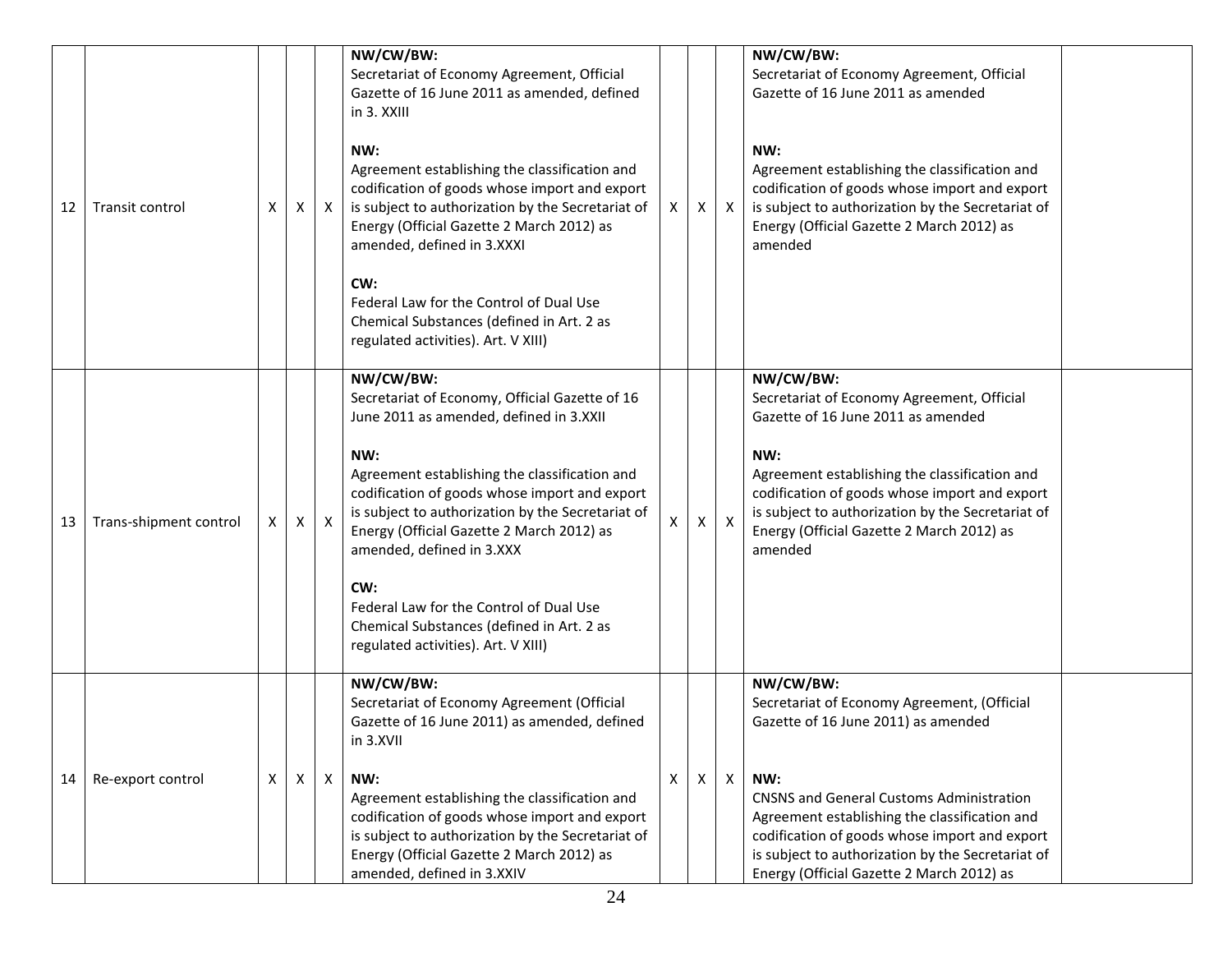|    |                                                                                                                                        |              |   |                           |                                                                                                                                                                                                       |              |                   |                           | amended (19)<br>CW:<br>Federal Law for the Control of Dual Use<br><b>Chemical Substances, Art. 48</b> |  |
|----|----------------------------------------------------------------------------------------------------------------------------------------|--------------|---|---------------------------|-------------------------------------------------------------------------------------------------------------------------------------------------------------------------------------------------------|--------------|-------------------|---------------------------|-------------------------------------------------------------------------------------------------------|--|
| 15 | Control over financing of<br>exports/transhipments<br>that would contribute to<br>proliferation                                        | $\mathsf{x}$ | X | $\mathsf{X}$              | NW/CW/BW:<br>Penal Code. Art 139 quater<br>Decree Secretariat of Finance of 7 May 2004<br>on the creation of Financial Inteligence Unit<br>Penal Code. chapter VI bis, as amended on 14<br>March 2014 | $\mathsf{X}$ | X                 | $\mathsf{x}$              | NW/CW/BW:<br>Penal Code. Arts. 139, 139 quater, 139<br>quinquies<br>Financial Intelligence Unit       |  |
| 16 | Control over services<br>related to exports/<br>transhipments that<br>would contribute to<br>proliferation including<br>transportation | X            |   | $\boldsymbol{\mathsf{x}}$ | NW/CW/BW:<br>Rules for the transport by land of dangerous<br>materials and waste as amended. Art. 3                                                                                                   | X            | $\checkmark$<br>v | $\boldsymbol{\mathsf{x}}$ | NW/CW/BW:<br>Rules for the transport by land of dangerous<br>materials and waste as amended. Title IX |  |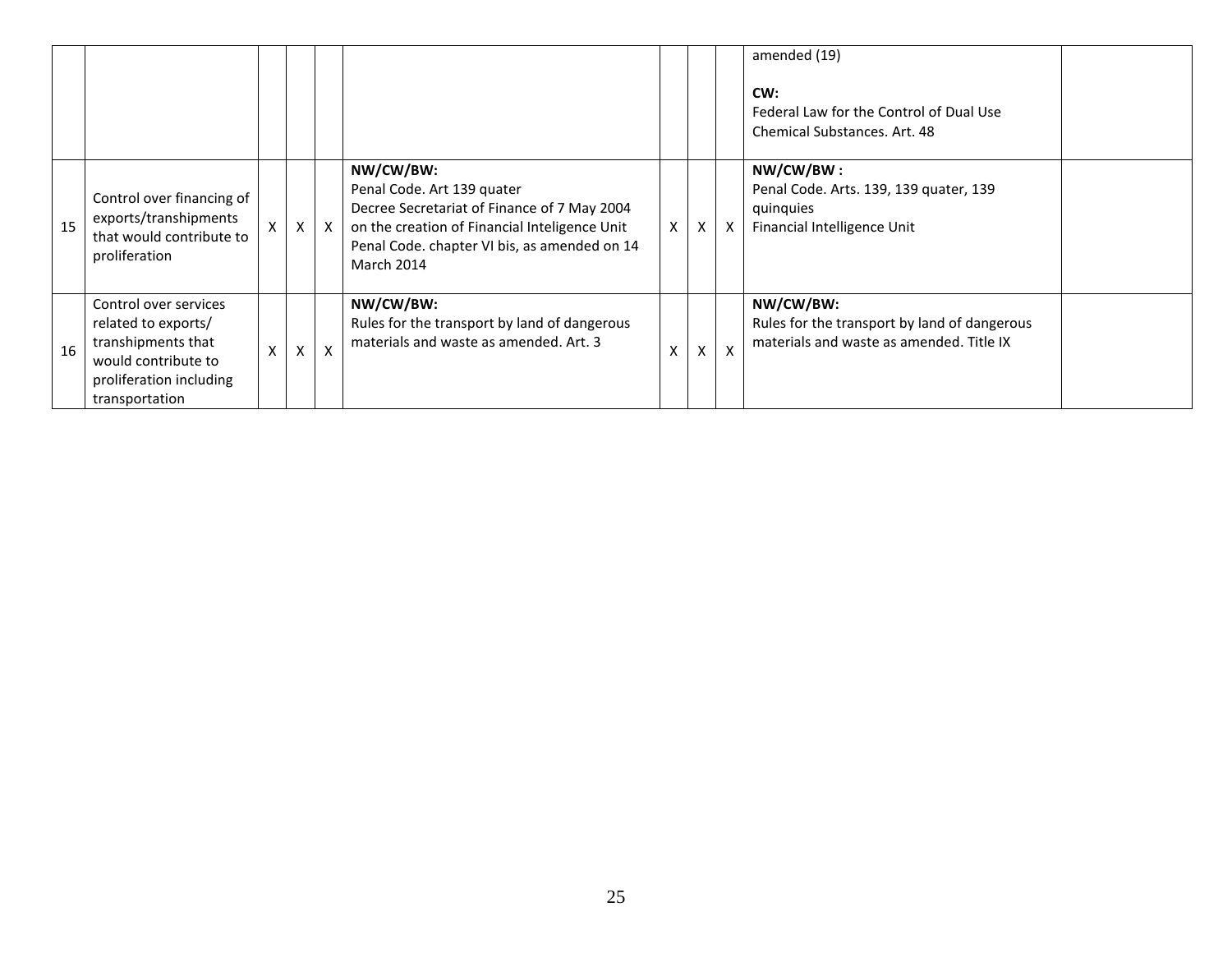### **VIII. OP 7 and 8 (d) - Assistance, Work with and inform Industry and Public, and other Information**

| 1              | Assistance offered                                                | Offers advice and technical assistance on matters relating to extradition                                                                                                                                                                                                                                                                                                                                                                                                                                                                                                                                                                                                                                                                                                                                                                                                                                                                                                                                                                                                                                                                                                                                                                                                                                                                                             |
|----------------|-------------------------------------------------------------------|-----------------------------------------------------------------------------------------------------------------------------------------------------------------------------------------------------------------------------------------------------------------------------------------------------------------------------------------------------------------------------------------------------------------------------------------------------------------------------------------------------------------------------------------------------------------------------------------------------------------------------------------------------------------------------------------------------------------------------------------------------------------------------------------------------------------------------------------------------------------------------------------------------------------------------------------------------------------------------------------------------------------------------------------------------------------------------------------------------------------------------------------------------------------------------------------------------------------------------------------------------------------------------------------------------------------------------------------------------------------------|
| $\overline{2}$ | Assistance Point of<br>Contact (for assistance<br>providers only) |                                                                                                                                                                                                                                                                                                                                                                                                                                                                                                                                                                                                                                                                                                                                                                                                                                                                                                                                                                                                                                                                                                                                                                                                                                                                                                                                                                       |
| 3              | Assistance requested                                              | (Date of Request: 17 May 2019)<br>Legislative harmonization: Train Mexican officials on best practices concerning the development and content of strategic trade laws and related<br>laws, including in relation to administrative and criminal penalties.<br>Export controls: Enhance national capacities through the presentation of best practices for every stage of the export control process for<br>conventional weapons and their related parts and components, and dual-use goods, including software and technologies: risk analysis,<br>identification of goods, catch-all clause, permits, enforcement of the law, prosecution and the application of penalties.<br>Prevention and detection of illicit trafficking through customs and across borders: Bolster national capacities related to the prevention,<br>detection and combating of illicit trafficking in dual-use goods and technologies through the sharing of<br>practices and methodologies with international experts and others involved in implementing the resolution.<br>Biosafety and biosecurity: Enhance the awareness and capacities of Mexican officials with regard to the implementation of biosafety and<br>biosecurity measures at laboratories, research establishments and related facilities, as a measure to prevent the proliferation of weapons of<br>mass destruction. |
| 4              | Action taken to work<br>with and inform industry                  | Workshop for Mexican companies on the submission of industrial declarations to OPCW and information on the BWC, the Australia Group,<br>Nuclear Suppliers Group and Wassenaar Arrangement.                                                                                                                                                                                                                                                                                                                                                                                                                                                                                                                                                                                                                                                                                                                                                                                                                                                                                                                                                                                                                                                                                                                                                                            |
| 5              | Action taken to work<br>with and inform the<br>public             | Control of dual use chemical substances<br>Memorandum of Understanding between the Secretariat of Finance of Mexico and the Ministry of Foreign Affairs, Commerce and Development<br>of Canada on cooperation to prevent the illicit trafficking of material and equipment that could contribute to the proliferation of weapons of<br>mass destruction.                                                                                                                                                                                                                                                                                                                                                                                                                                                                                                                                                                                                                                                                                                                                                                                                                                                                                                                                                                                                              |
| 6              | Point of Contact                                                  | Director General for the United Nations,<br>Secretariat of Foreign Affairs<br>Dr Eduardo Jaramillo Navarrete                                                                                                                                                                                                                                                                                                                                                                                                                                                                                                                                                                                                                                                                                                                                                                                                                                                                                                                                                                                                                                                                                                                                                                                                                                                          |